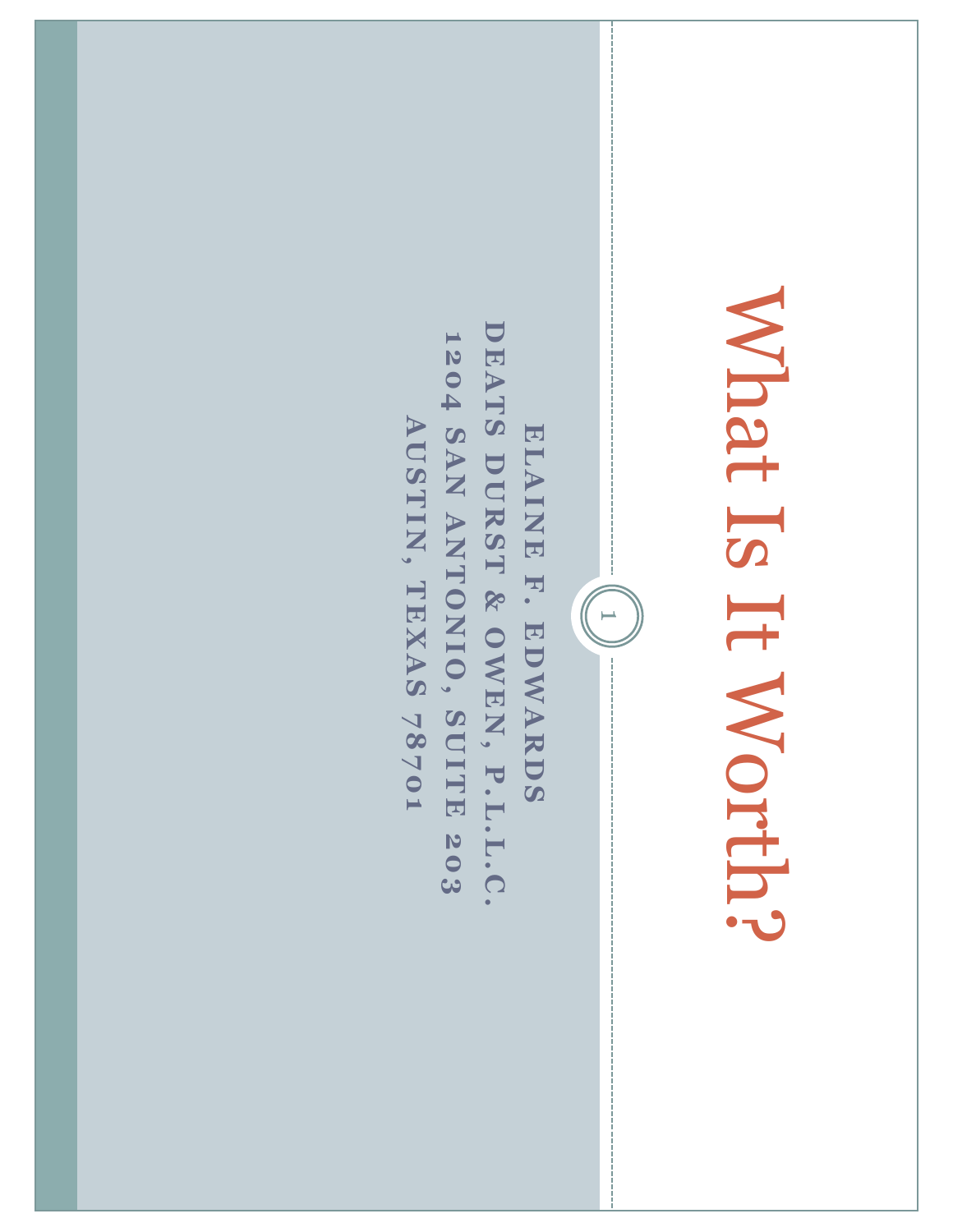### **What is Your Answer?**  What is Your Answer?

 $\frac{1}{2}$ 

What is a reasonable amount for the parties to agree on to settle this dispute without litigation? this dispute without litigation? the parties to agree on to settle What is a reasonable amount for

Mswer: \$ *Answer:*  $\begin{bmatrix} 1 \\ 2 \end{bmatrix}$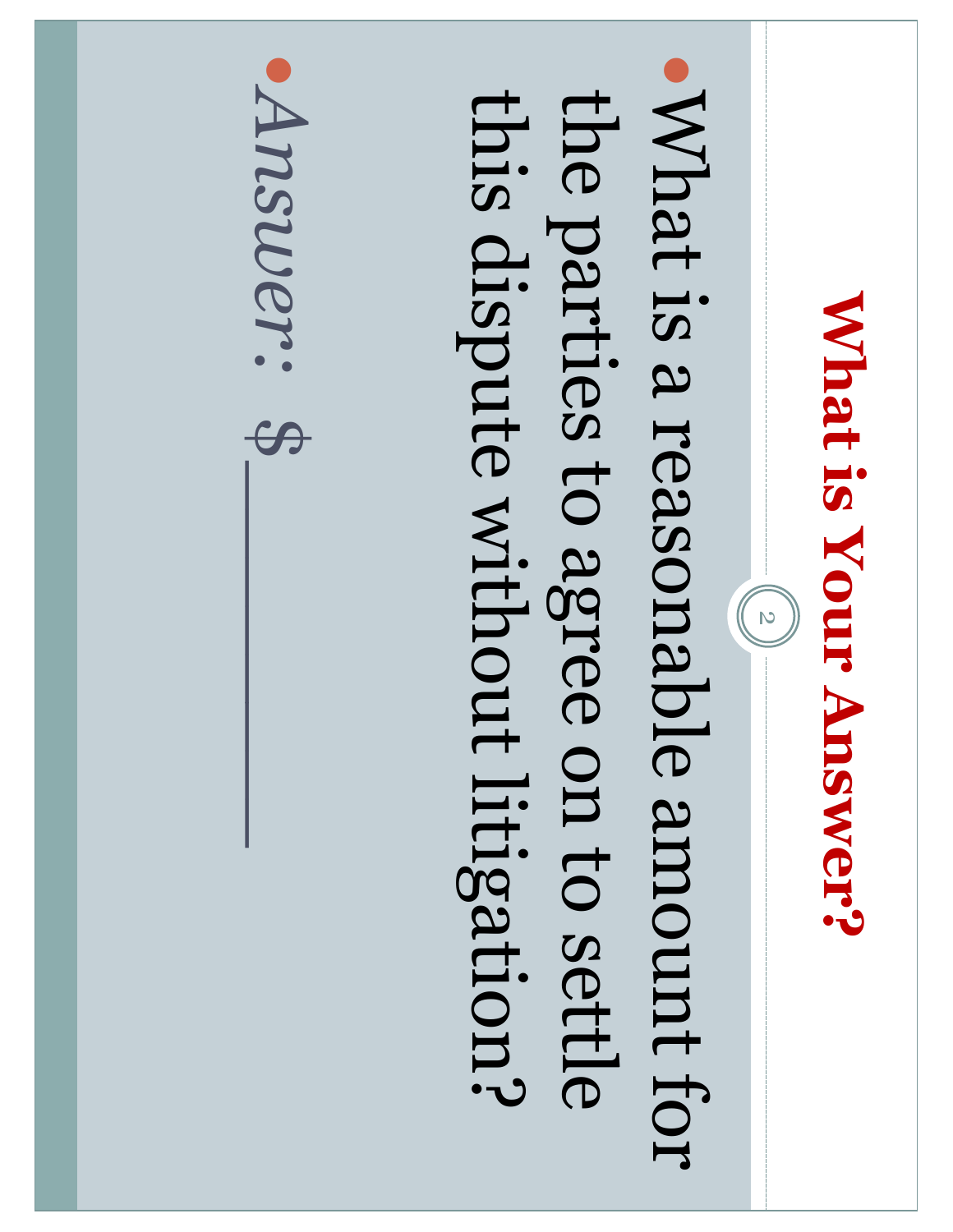# Question #1: Breach of Employment Agreement Question #1: Breach of Employment Agreement

 $(3)$ 

 $\bullet$ 

- says that the Board is not happy, that sales and profits are not growing sufficiently, and that Pete should focus on more on finances and that Dave is going to take over the marketing and sales forces (this is a 20-employe Two software engineers decide to start a company to market their new who now would answer to Dave). Pete objects and says that this is a<br>material diminution of his job duties and thus triggers an obligation to pay software. As the company grows, they have lawyers prepare Employment<br>Contracts and Dave becomes CEO and Pete becomes President. Dave is in finance, and investor relations. After about a year, Dave goes to Pete and him one year of severance pay. The contract provision at issue says: company with 8 people employed in the sales and marketing departments<br>who now would answer to Dave). Pete objects and says that this is a<br>material diminution of his job duties and thus triggers an obligation to pay<br>him one charge of product development and Pete is in charge of marketing, sales, finance, and investor relations. After about a year, Dave goes to Pete and says that the Board is not happy, that sales and profits are not growing s charge of product development and Pete is in charge of marketing, sales, Two software engineers decide to start a company to market their new software. As the company grows, they have lawyers prepare Employment Contracts and Dave becomes CEO and Pete becomes President. Dave is in Contracts and
- $\bullet$ benefits associated with that position. Should Executive's title, pay or<br>duties be materially diminished without Executive's consent, such Executive [Pete] shall be employed as President with the duties and diminution shall be considered a "Resignation with Good Reason" and Executive shall be entitled to receive one (1) year of severance pay Executive [Pete] shall be employed as President with the duties and<br>benefits associated with that position. Should Executive's title, pay or<br>duties be materially diminished without Executive's consent, such<br>diminution shal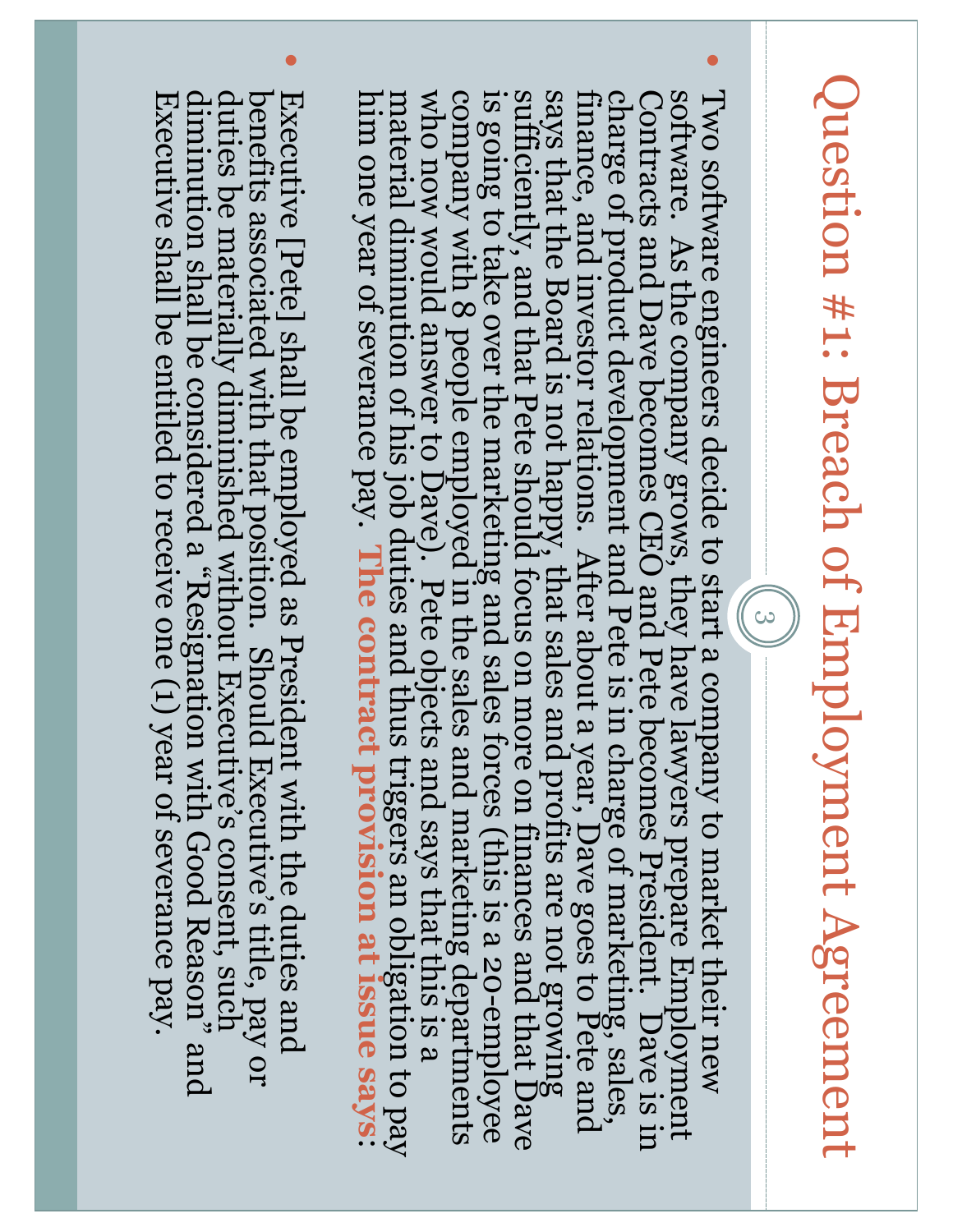# "munitiziem" 000,000.1: \$100,000 "maximum" Damages for Question 1: \$100,000 "maximum"

 $(4)$ 

 $\bullet$ job duties were not materially diminished; and that for \$100,000, representing one year's severance pay. new investors were lined up. Pete sues the company it only intended for this change to last one year while diminish; that his job title did not change; that his job duties were not materially diminished; and that for \$100,000, representing one year's severance pay. new investors were lined up. Pete sues the company it only intended for this change to last one year while diminish; that his job title did not change; that his Dave and the Company state that Pete's pay did not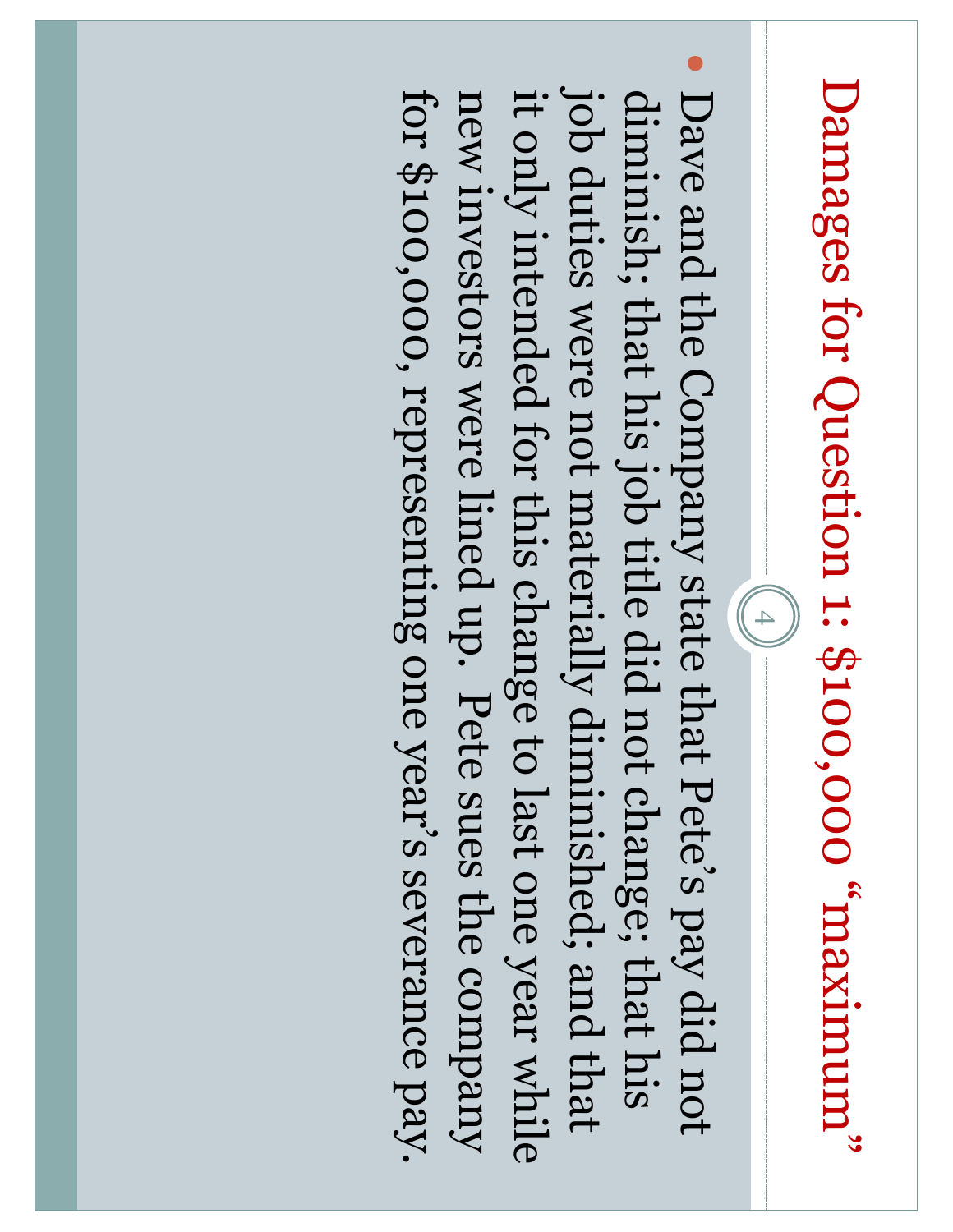### **What is Your Answer? What is Your Answer?**

 $\frac{1}{2}$ 

What is a reasonable amount for the parties to agree on to settle this dispute without litigation? this dispute without litigation? the parties to agree on to settle What is a reasonable amount for

Mswer: \$ *Answer:*  $\begin{bmatrix} 1 \\ 2 \end{bmatrix}$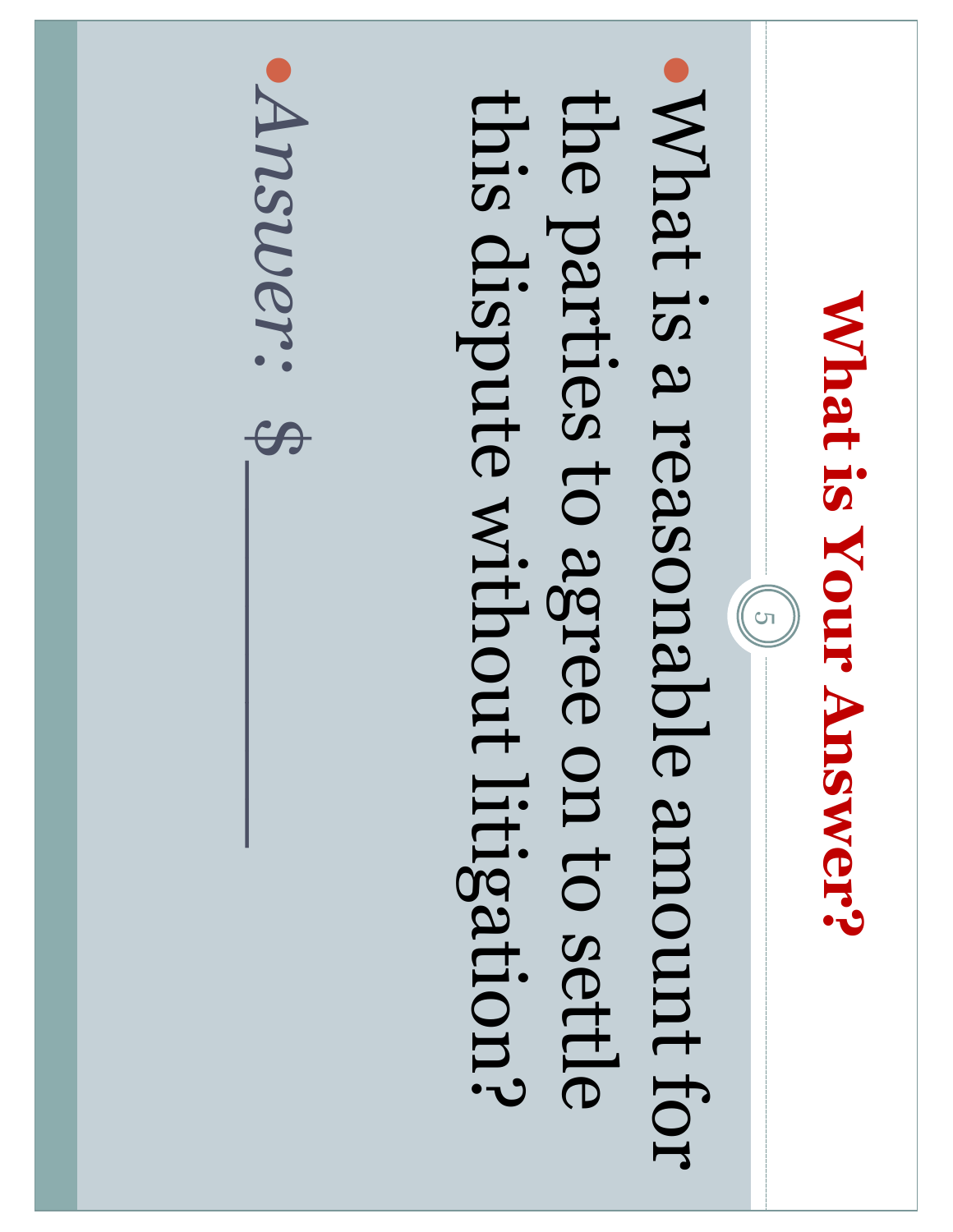# Answers to #1: Breach of Contract **Answers to #1: Breach of Contract**

 $=(\begin{pmatrix} 6 \end{pmatrix})$ 

- $\bullet$ Average for Employee/Plaintiff lawyers: Average for Employee/Plaintiff lawyers: \$59,062
- $\bullet$ Plaintiff-Side Range: \$100K to \$25K

 $\bullet$ Average for Employer/Defendant lawyers: **\$47,222** Defendant-Side Range: \$80K to \$10K Defendant -Side Range: \$80K to \$10K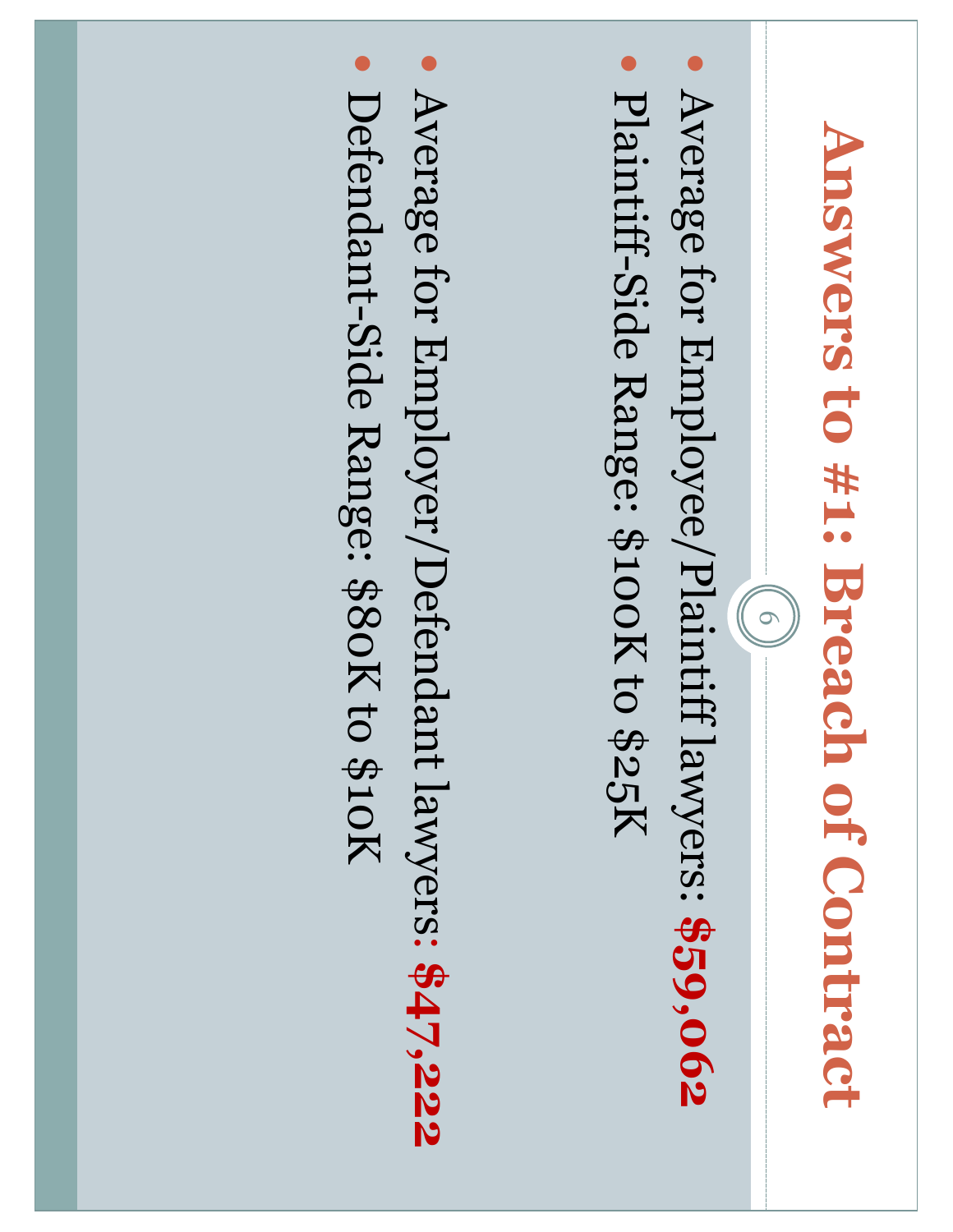# Question #2: Retaliation/Discrimination Question #2: Retaliation/Discrimination

 $($   $2$   $)$ 

The school district says that after a fatal bus accident last December, when a student was struck and killed (the plaintiff was not involved in that accident and that driver was terminated), that it has a new "zero toleran Plaintiff is Hispanic and is employed as a school bus driver for a school district. On February 15, plaintiff complained to Human Resources that the Hispanic bus drivers got fewer opportunities to earn overtime and that he show the public that is has a "Zero Tolerance Policy" and is super-vigilant about child safety. drivers have had similar minor accidents in the past and had not been fired. policy and will fire a bus driver for any accident no matter how small to side view mirror (there were only 2 students on the bus at the time and<br>neither even knew that there had been an accident). The plaintiff says that<br>she was fired in retaliation for making her complaint and that many bus<br>dr show the public that is has a "Zero Tolerance Policy" and is super-vigilant<br>about child safety. show the public that is has a "Zero Tolerance Policy" and is super policy and will fire a bus driver for any accident no matter how small to -up accident that dented her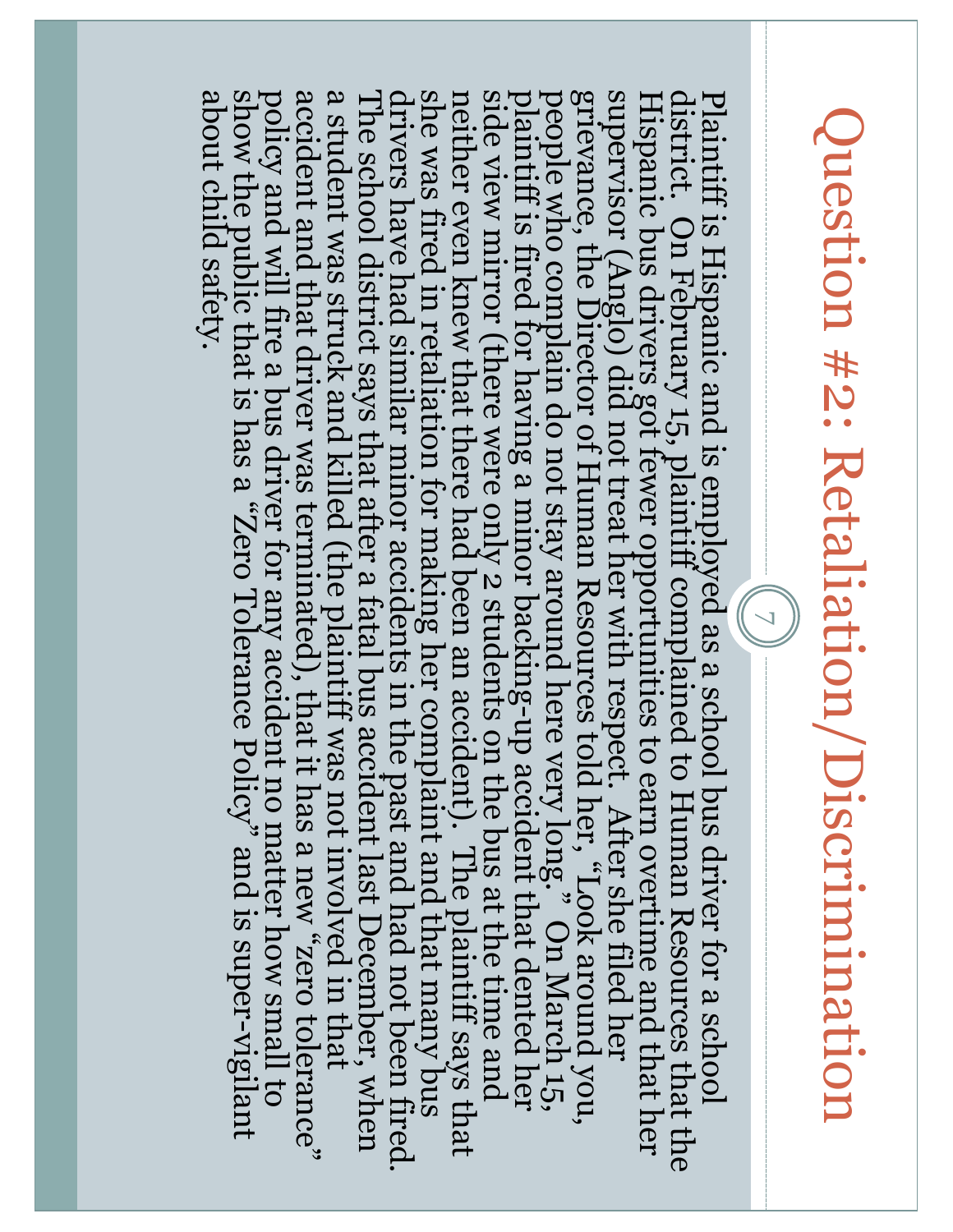### Damages for Question #2 Damages for Question #2

 $(8)$ 

 $\bullet$ thus seeking a total of \$110,000). are validly supported by time records (plaintiff is attorney's fees of \$10,000 which you should assume termination and is seeing a psychologist) and seeking \$50,000 in compensatory damages (she is has actual lost back pay of \$50,000 and is also taking anxiety medication for the first time after the thus seeking a total of \$110,000). termination and is seeing a psychologist) and taking anxiety medication for the first time after the has actual lost back pay of \$50,000 and is also At the time of the settlement discussions, plaintiff are validly supported by time records ( attorney's fees of \$10,000 which you should assume seeking \$50,000 in compensatory damages (she is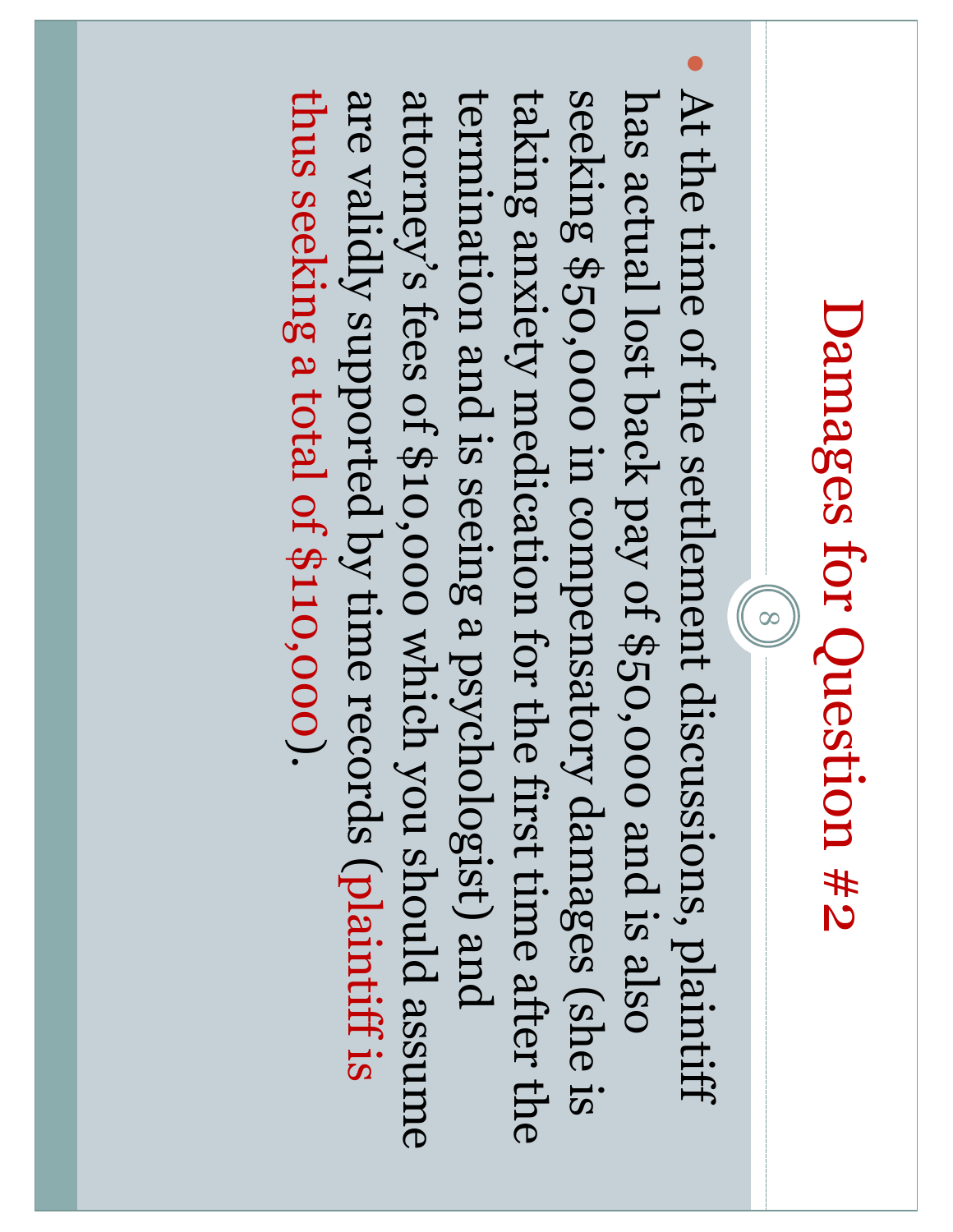#### Retaliation/Discrimination **Retaliation/Discrimination** Answers to #2: **Answers to #2:**   $(6)$

- $\bullet$ Average for Employee/Plaintiff lawyers: Average for Employee/Plaintiff lawyers: \$48,500
- $\bullet$ Plaintiff-Side Range: \$ 80K to \$20K

 $\bullet$ Average for Employer/Defendant lawyers: **\$46,764** Defendant-Side Range: \$85K to \$15K Defendant-Side Range: \$85K to \$15K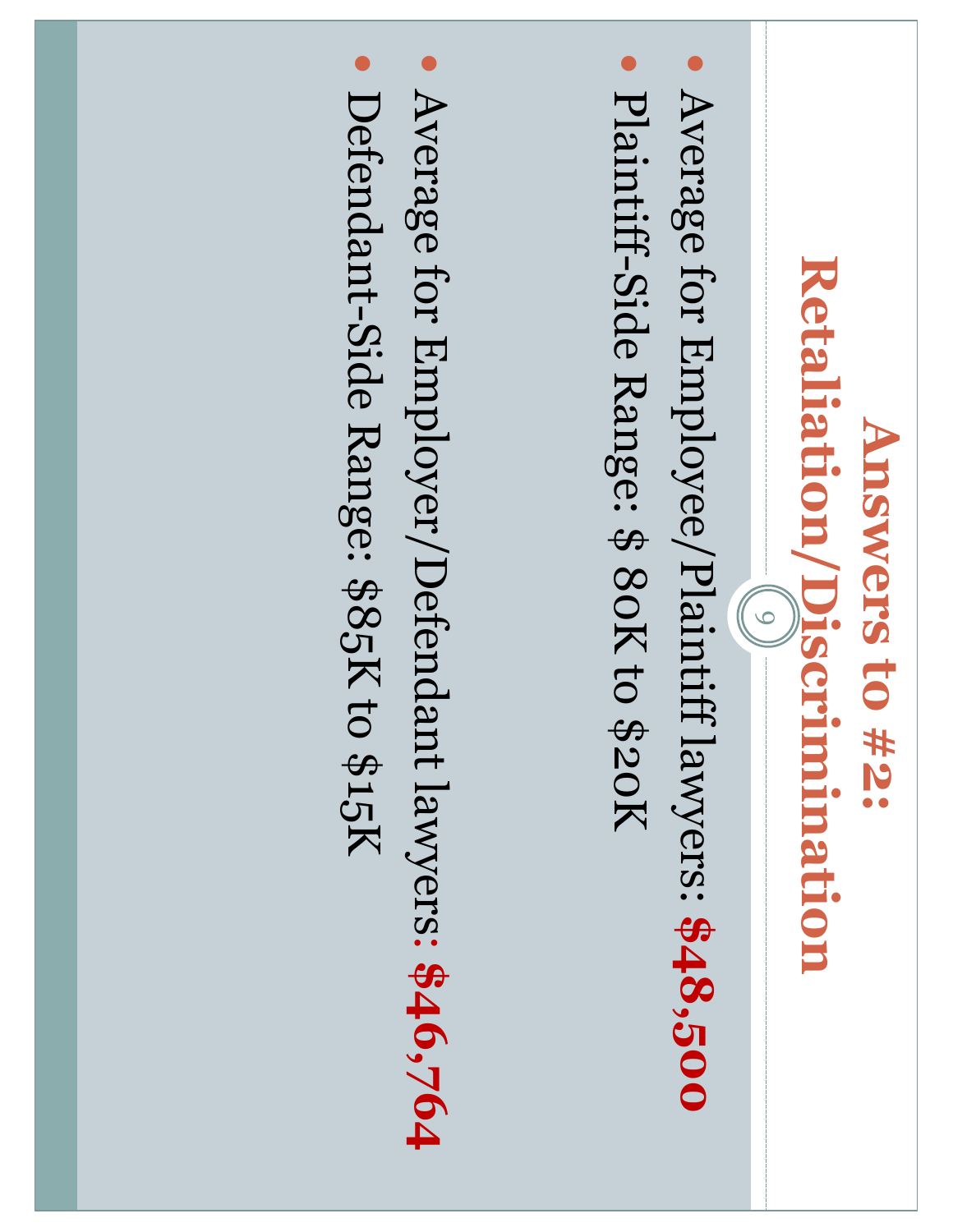### #3: Gender Stereotyping (I) #3: Gender Stereotyping (I)

 $\left(\begin{array}{c} 0 & 1 \end{array}\right)$ 

- $\bullet$ Plaintiff is a lesbian and is employed as a sales person for a medical<br>supply company. Plaintiff says that she is "very butch" or masculine<br>in her appearance. On January 15, plaintiff got a new supervisor<br>in the appearance
- $\bullet$ This termination does not occur in a locale that protects workers based upon sexual orientation (like a city ordinance). based upon sexual orientation (like a city ordinance). This termination does not occur in a locale that protects workers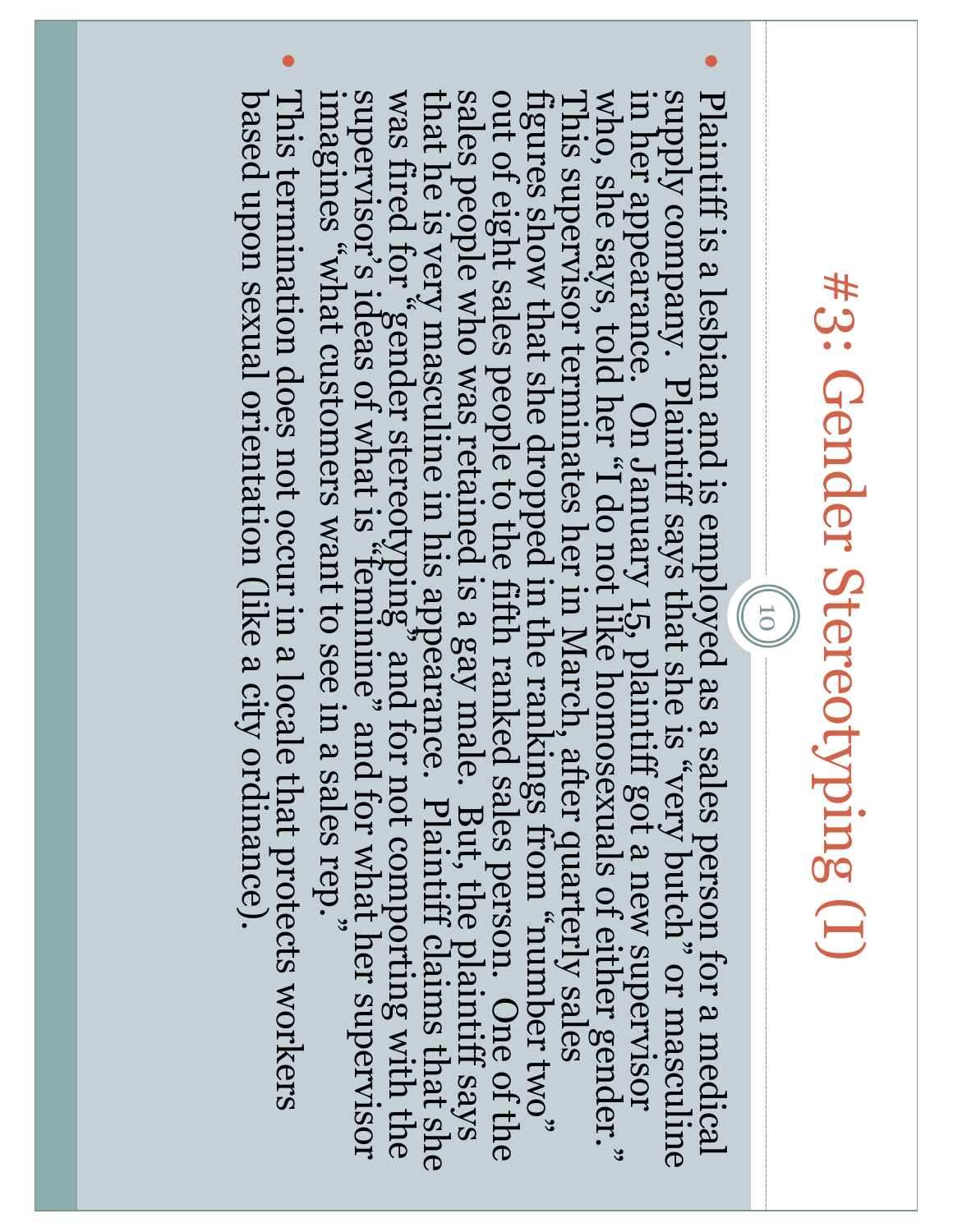### Damages for Question #3 Damages for Question #3

 $\frac{1}{11}$ 

 $\bullet$ thus seeking a total of \$135,000). are validly supported by time records (Plaintiff is attorney's fees of \$10,000 which you should assume termination and is seeing a psychologist) and seeking \$50,000 in compensatory damages (she is has actual lost back pay of \$75,000 and is also taking anxiety medication for the first time after the **thus seeking a total of \$135,000)** termination and is seeing a psychologist) and taking anxiety medication for the first time after the has actual lost back pay of \$75,000 and is also At the time of the settlement discussions, plaintiff are validly supported by time records attorney's fees of \$10,000 which you should assume seeking \$50,000 in compensatory damages (she is **(Plaintiff is**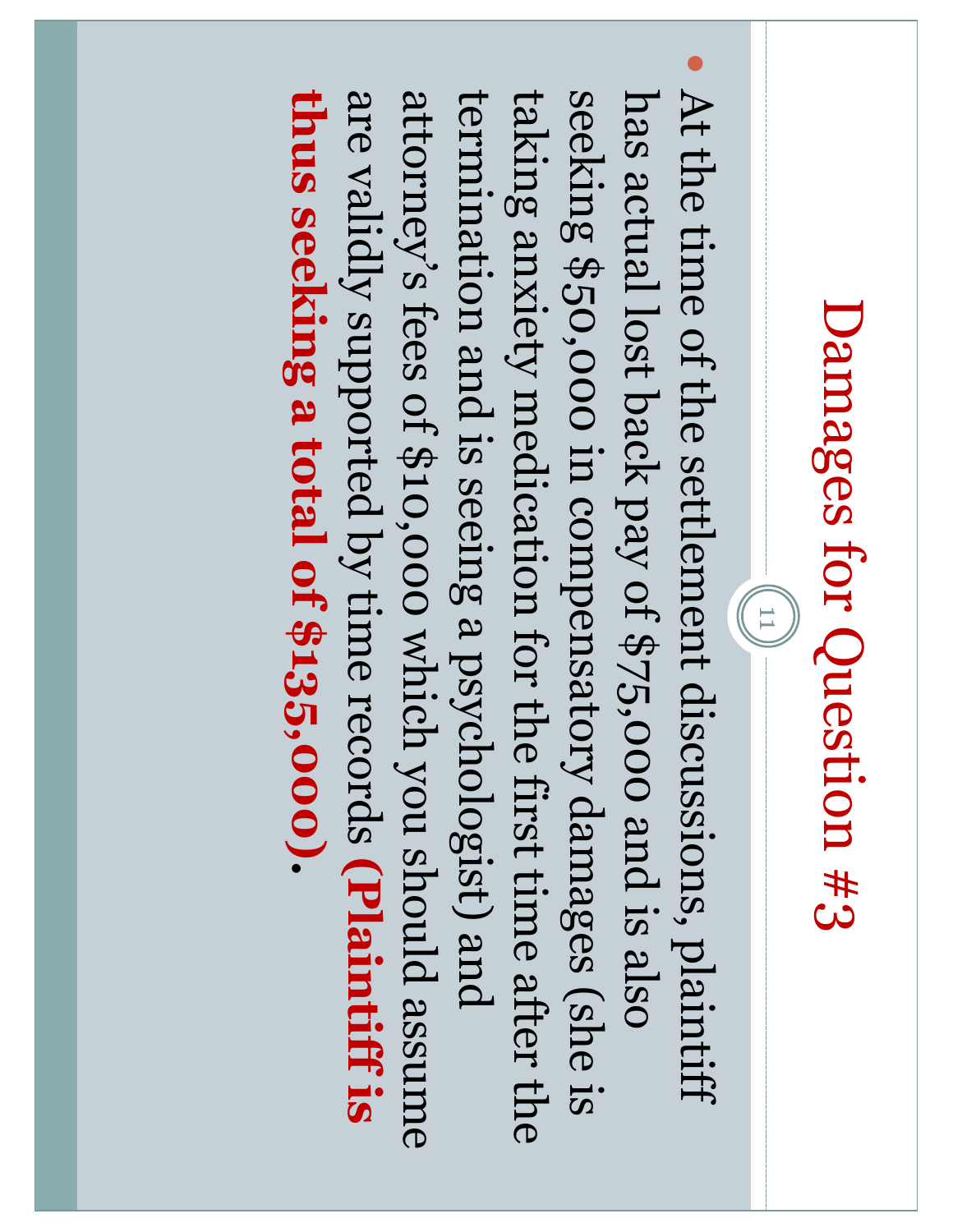# Answers to #3: Gender Stereotyping (I) Answers to #3: Gender Stereotyping (I)

 $(12)$ 

- $\bullet$ Average for Employee/Plaintiff lawyers: Average for Employee/Plaintiff lawyers: \$39,218
- $\bullet$ Plaintiff-Side Range: \$ 90K to \$10K

 $\bullet$ Average for Employer/Defendant lawyers: **\$32,222** Defendant-Side Range: \$90K to \$10K Defendant -Side Range: \$90K to \$10K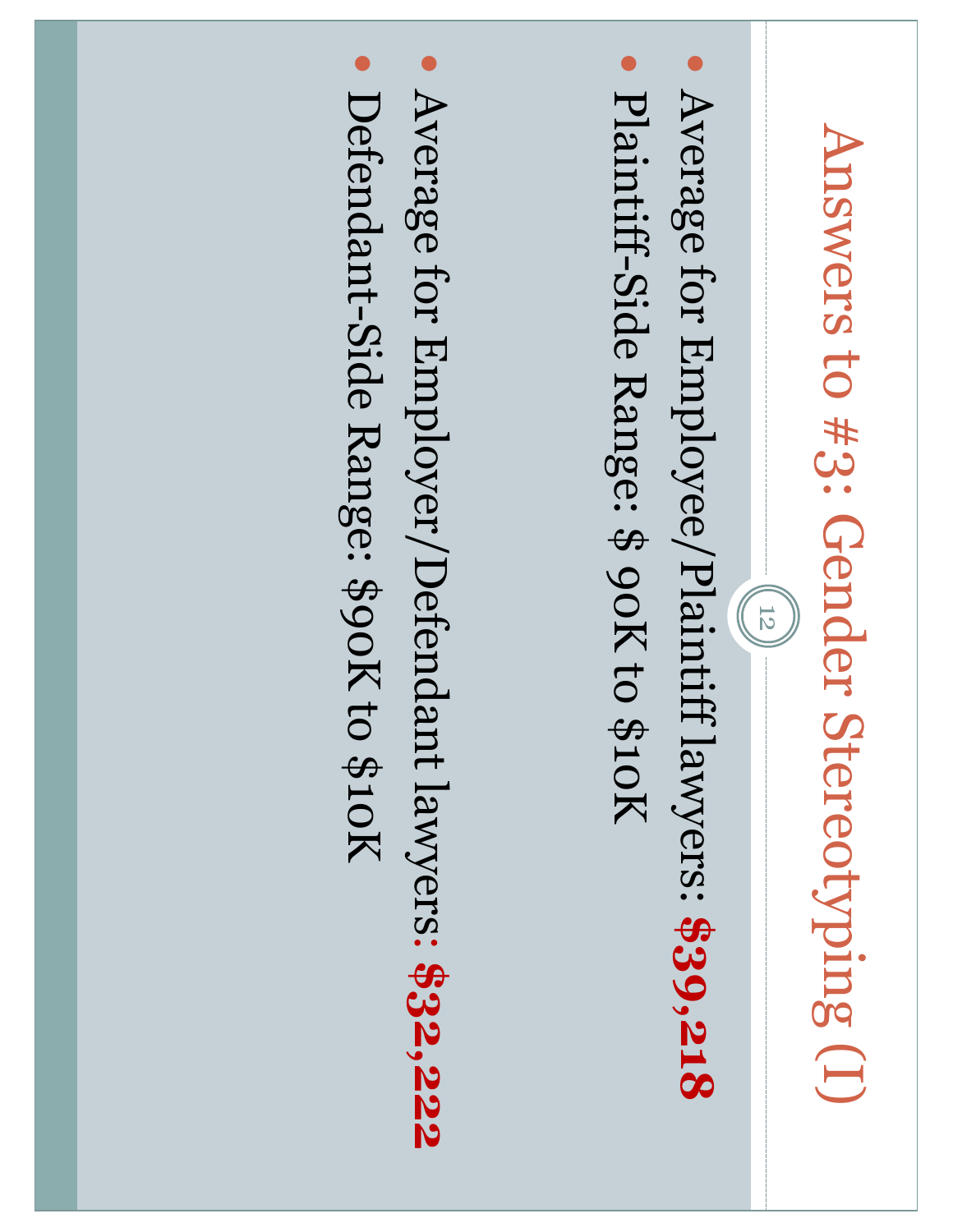## Question #4: Gender Stereotyping (II) Question #4: Gender Stereotyping (II)

 $(13)$ 

Same facts as #3, but the plaintiff has ohtained a "cause finding" from the E.E.O.C.? obtained a " E.E.O.C. ? Same facts as #3, but the plaintiff has cause finding" from the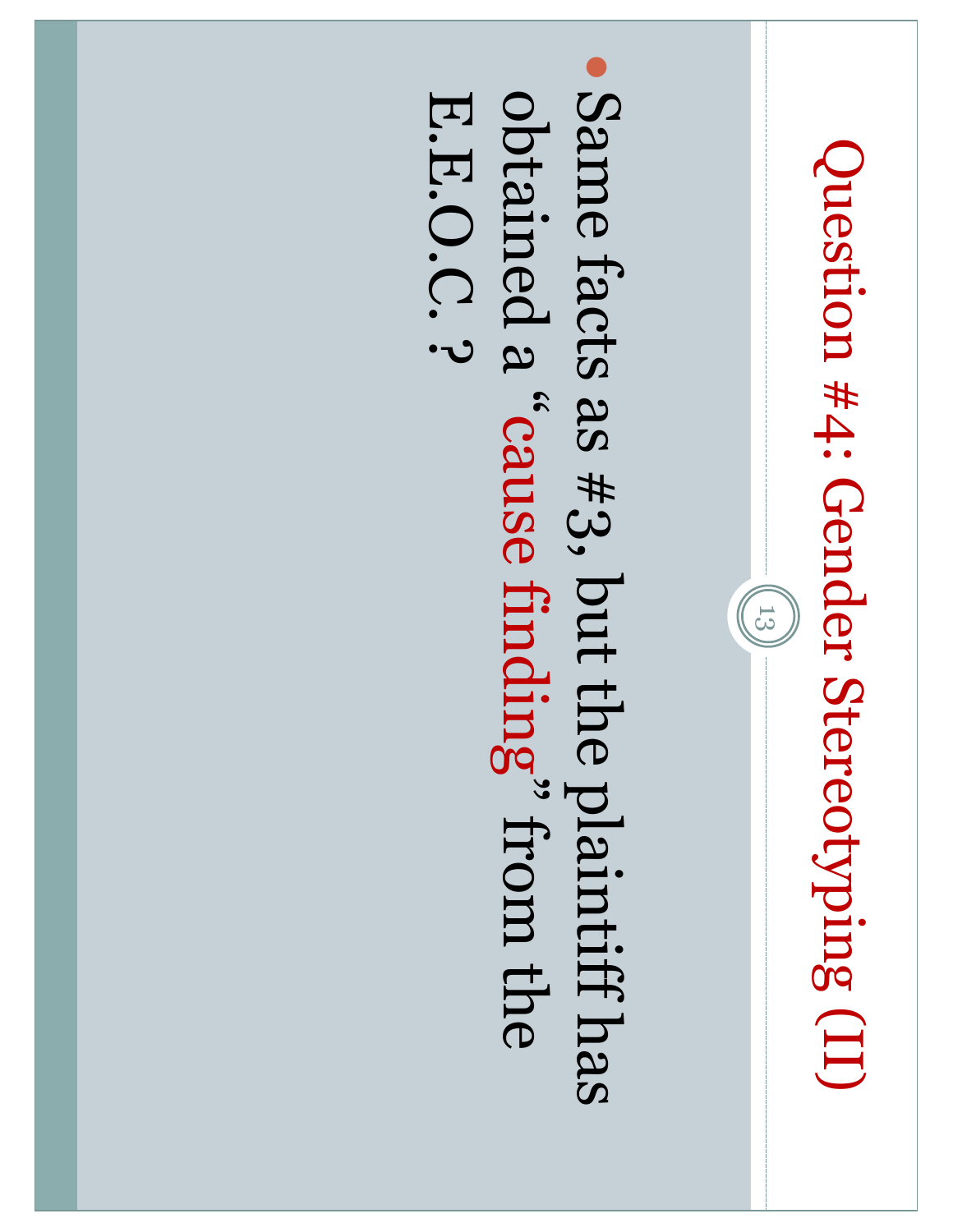# #4: Answers to Gender Stereotyping (II): Cause #4: Answers to Gender Stereotyping (II): Cause

 $(14)$ 

- $\bullet$ Average for Employee/Plaintiff lawyers: **\$57,031**
- $\bullet$ Plaintiff-Side Range: \$ 95K to \$15K Plaintiff-Side Range: \$ 95K to \$15K
- $\bullet$ Average for Employer/Defendant lawyers: **\$53,055**
- Defendant-Side Range: \$100K to \$10K Defendant -Side Range: \$100K to \$10K

Both sides agree that the "cause finding" increases the value about \$20, 000 (\$19 Both sides agree that the "cause finding" increases the value about \$20, 000 (\$19-\$21K)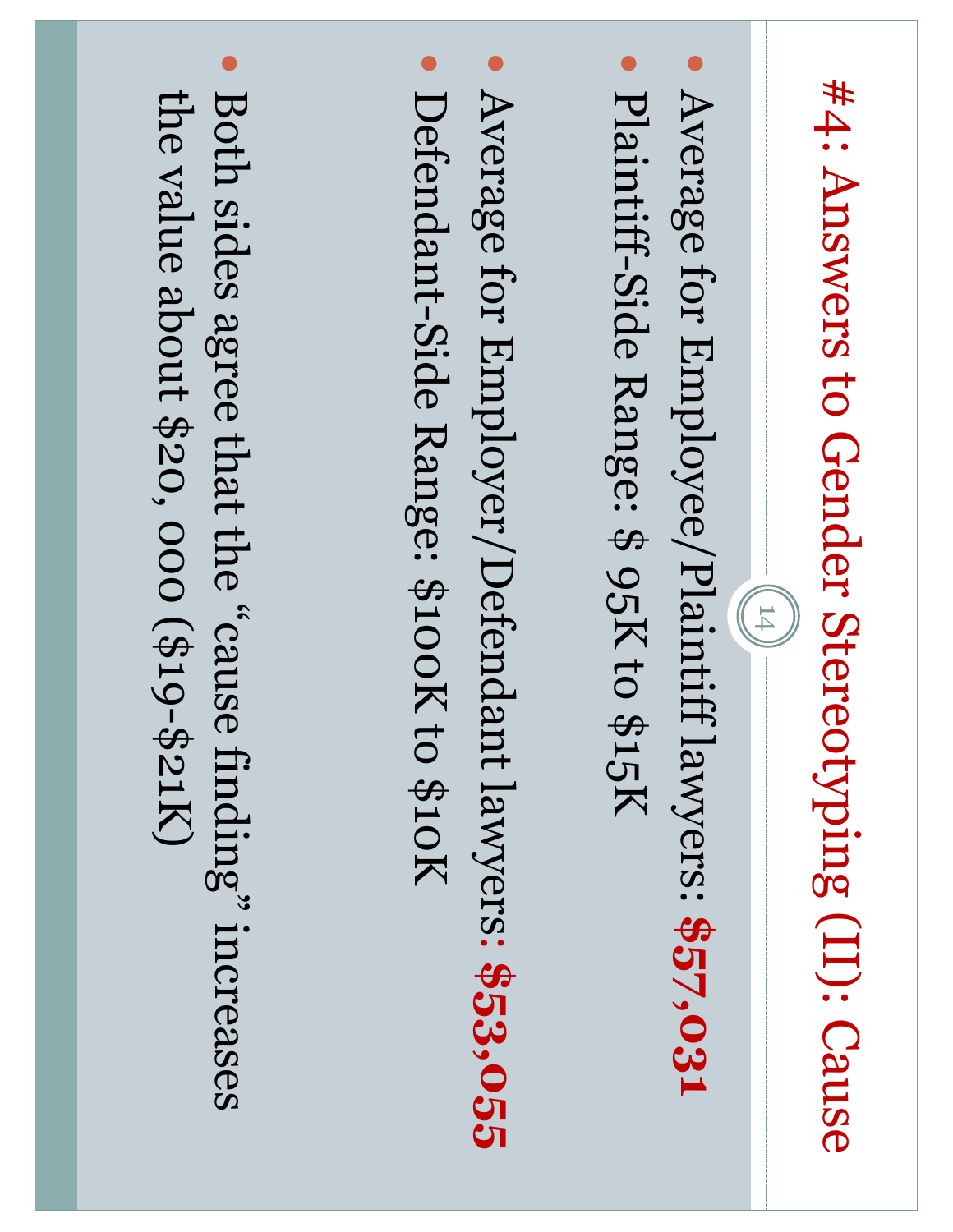# Question #5: Religious Discrimination **Question #5: Religious Discrimination**

 $(15)$ 

 $\bullet$ 

Plaintiff is a sales person at a large computer company and is a member of an evangelical Christian church. The plaintiff's superwisor at a large computer company is a member of a lafterent evangelical Christian church. P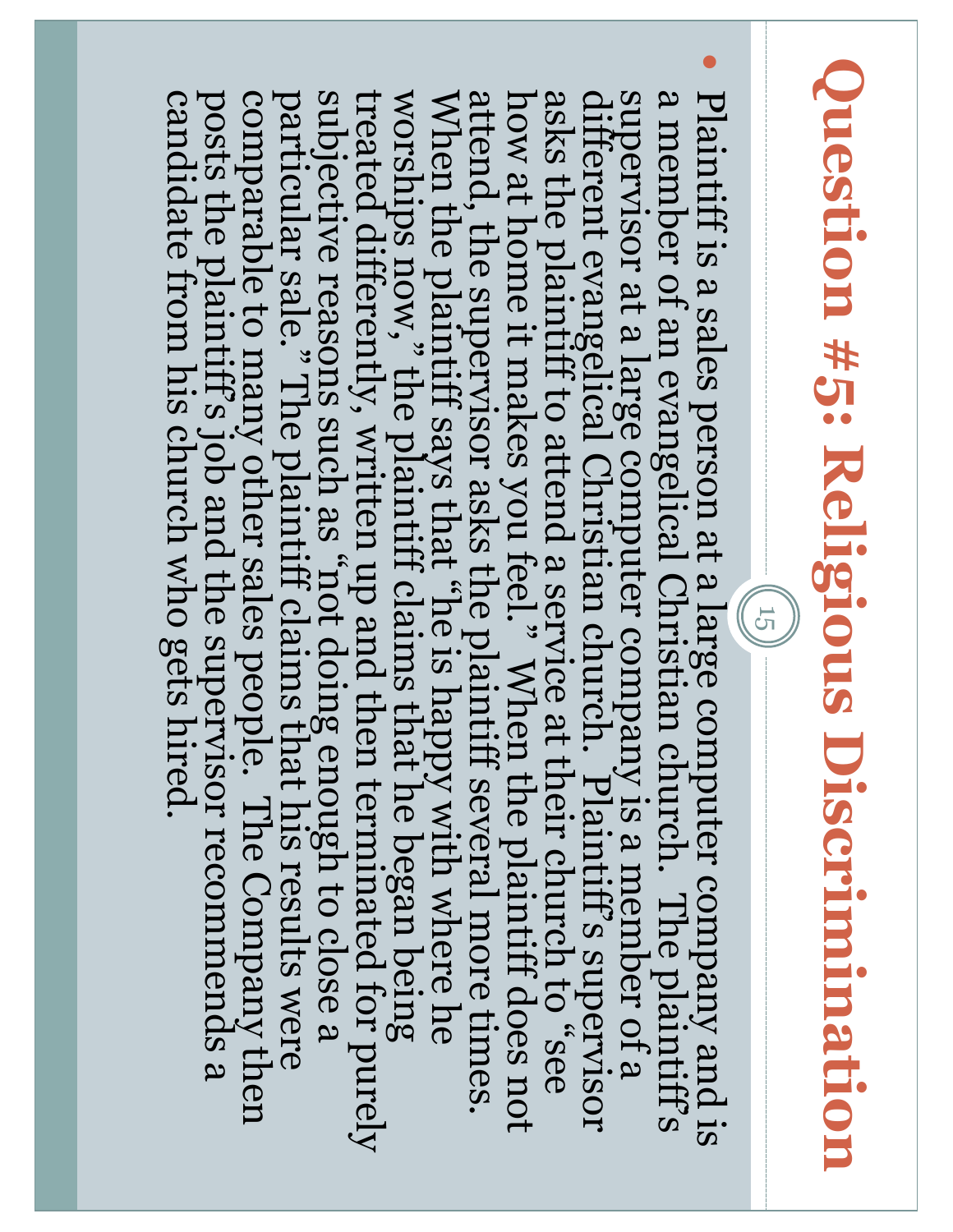## #5: Religious Discrim: Damages #5: Religious Discrim: Damages

At the time of the settlement discussions, plaintiff assume and validly supported by time records attorney's fees of \$10,000 which you should is taking anxiety medication for the first time after has actual lost back pay of \$75,000 and is also At the time of the settlement discussions, plaintiff the termination and is seeing a psychologist) and  $\overline{\phantom{m}}$ the termination and is seeing a psychologist) and has actual assume and validly supported by time records **attorney's fees of \$10,000**  is taking anxiety medication for the first time after seeking **plaintiff is thus seeking a total of \$135,000 \$50,000 in compensatory damages lost back pay of \$75,000**  $(91)$ which you should and is also (he  $\smile$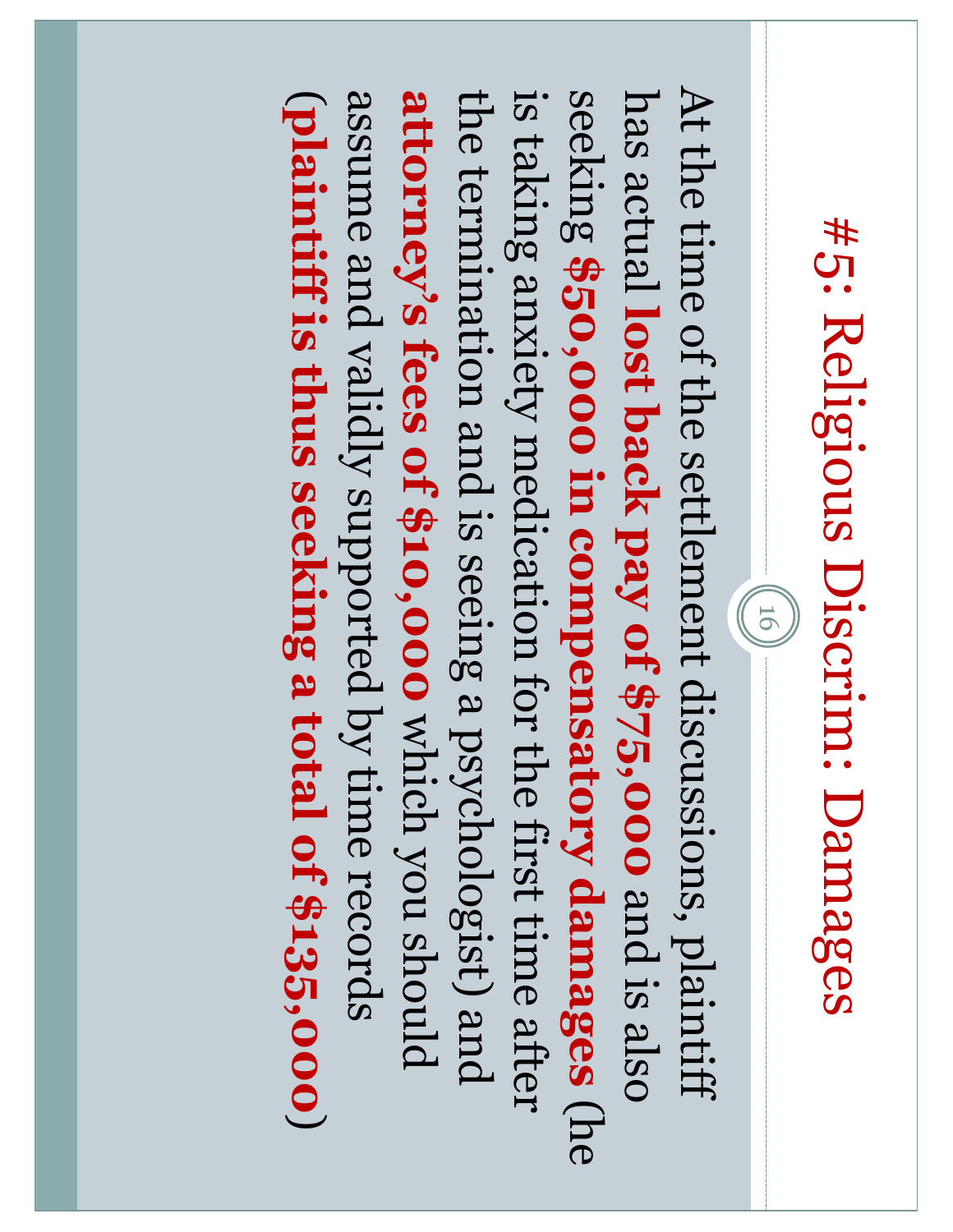## #5: Religious Discrim: Answers #5: Religious Discrim: Answers

 $(11)$ 

- $\bullet$ Average for Employee/Plaintiff lawyers: Average for Employee/Plaintiff lawyers: \$55,937
- $\bullet$ Plaintiff-Side Range: \$ 100K to \$15K
- $\bullet$ Average for Employer/Defendant lawyers: **\$60,588**
- Defendant-Side Range: \$135K to \$20K Defendant -Side Range: \$135K to \$20K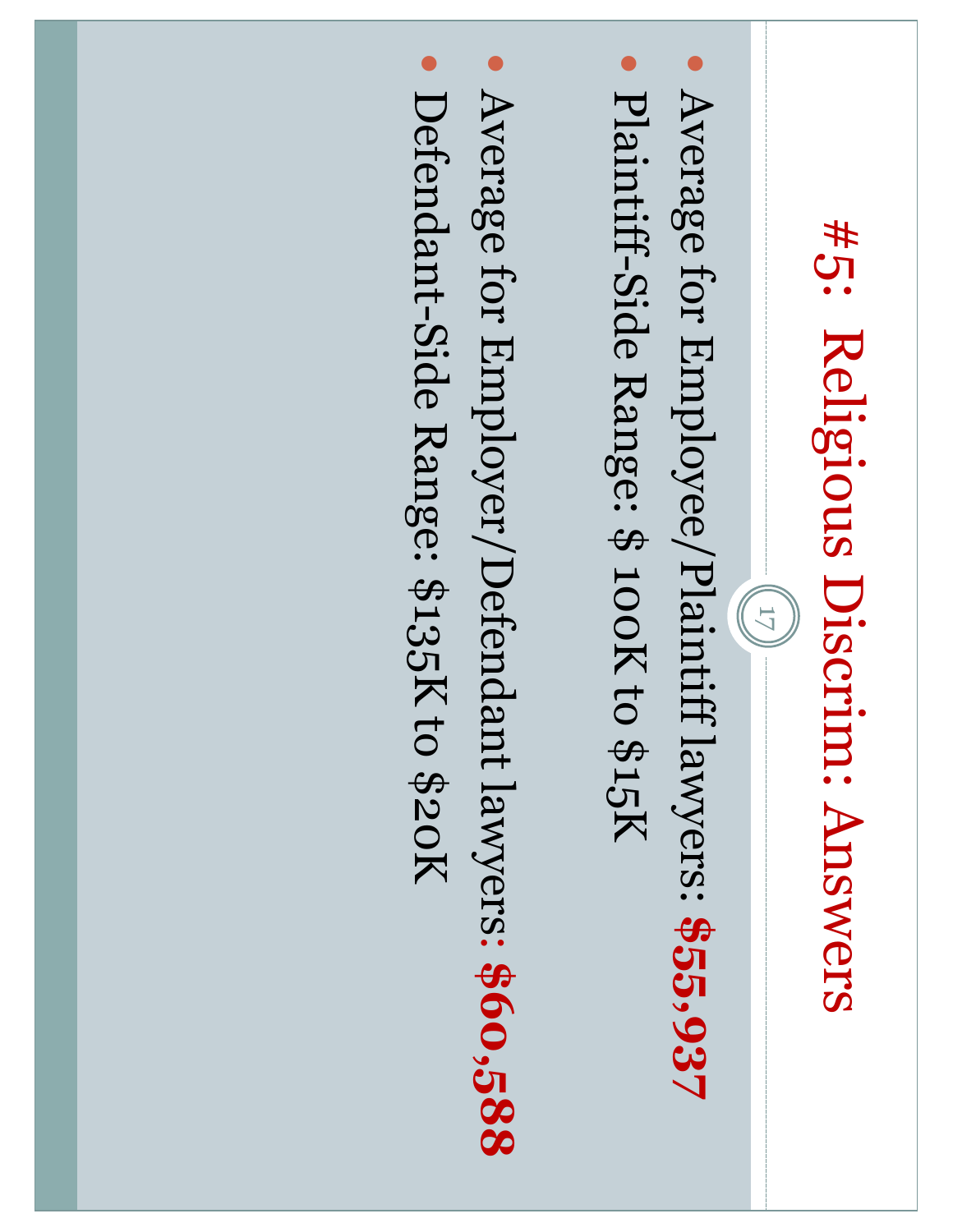## #6: Governmental Whistleblower #6: Governmental Whistleblower

(18)

 $\bullet$ 

school district employees received a kick-back from the manufacturer of the fish sticks that, previously, had been served only on Fridays, but now were fish sticks that, previously, had been served only on Fridays, but now Plaintiff works in the Food Services Department of a large Texas school district. On January 15, plaintiff made a report to the F.B.I. that some school district employees received a kick district. On January 15, plaintiff made a report to the F.B.I. that some Plaintiff works in the Food Services Department of a large Texas school -back from the manufacturer of the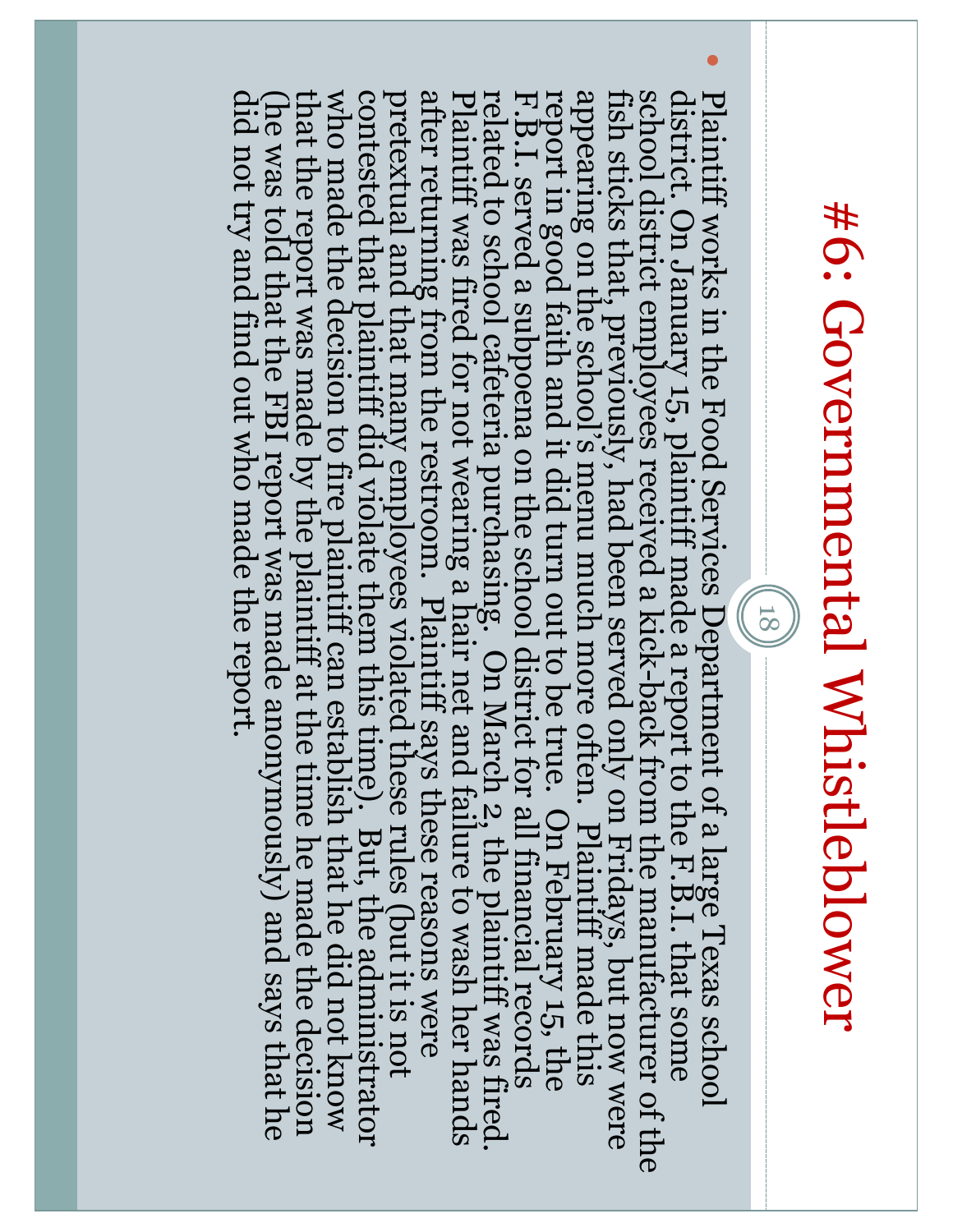# #6: Whistleblower: Same Damage Model #6: Whistleblower: Same Damage Model

 $(61)$ 

 $\bullet$ assume and validly supported by time records and attorney's fees of \$10,000 which you should after the termination and is seeing a psychologist) seeking \$50,000 in compensatory damages has actual lost back pay of \$75,000 and is also  $\overline{\phantom{m}}$ (she is taking anxiety medication for the first time has actual lost At the time of the settlement discussions, plaintiff assume and validly supported by time records after the termination and is seeing a psychologist) (she is taking anxiety medication for the first time **plaintiff is thus seeking a total of \$135,000 attorney's fees of \$10,000** which you should **\$50,000 in compensatory damages back pay of \$75,000** and is also  $\smile$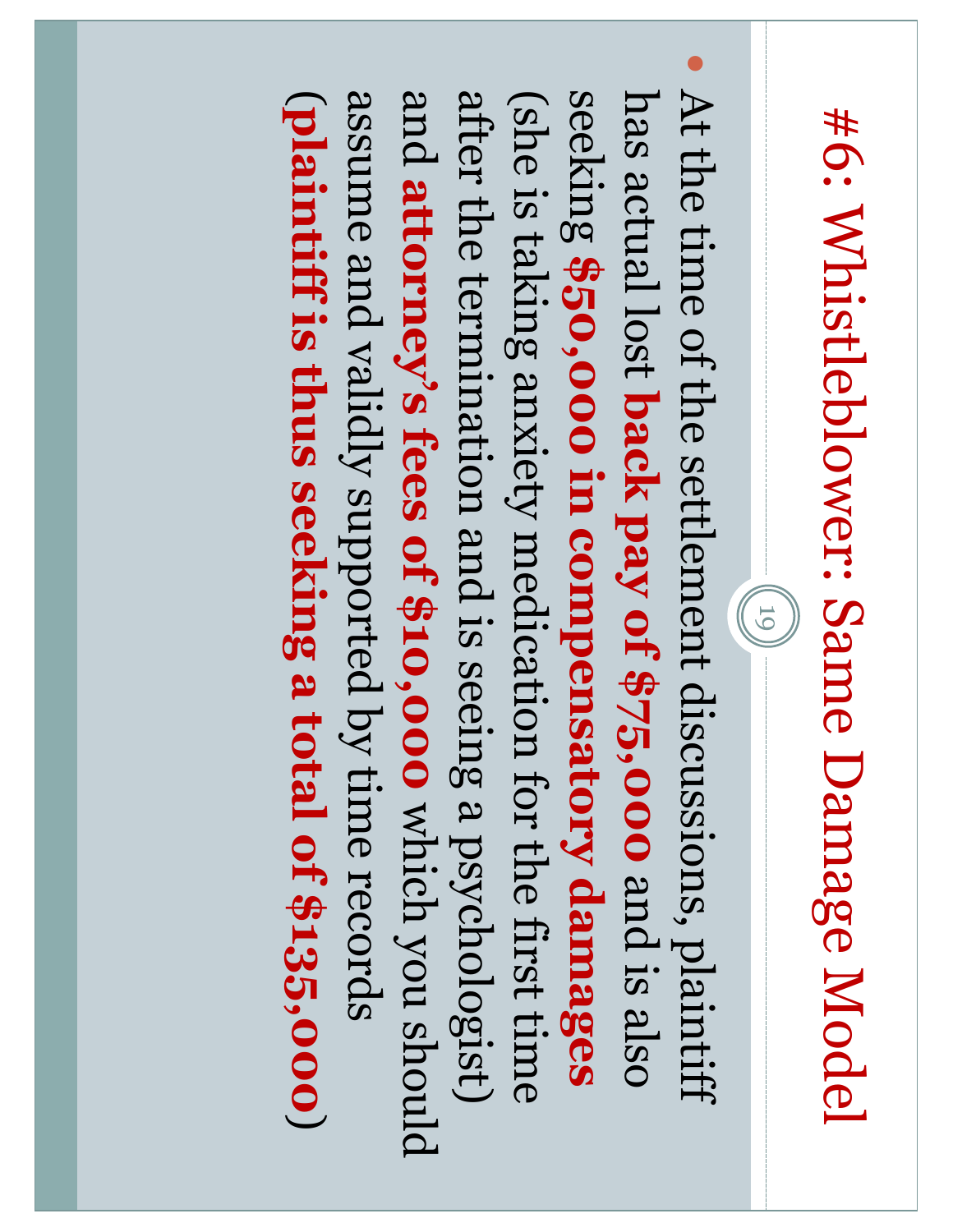### #6: Whistleblower Answers #6: Whistleblower Answers

 $(20)$ 

- $\bullet$ Average for Employee/Plaintiff lawyers: Average for Employee/Plaintiff lawyers: \$38,906
- $\bullet$ Plaintiff-Side Range: \$ 100K to \$0K
- $\bullet$ Average for Employer/Defendant lawyers: **\$26,911**
- Defendant-Side Range: \$100K to \$2,500 Defendant -Side Range: \$100K to \$2,500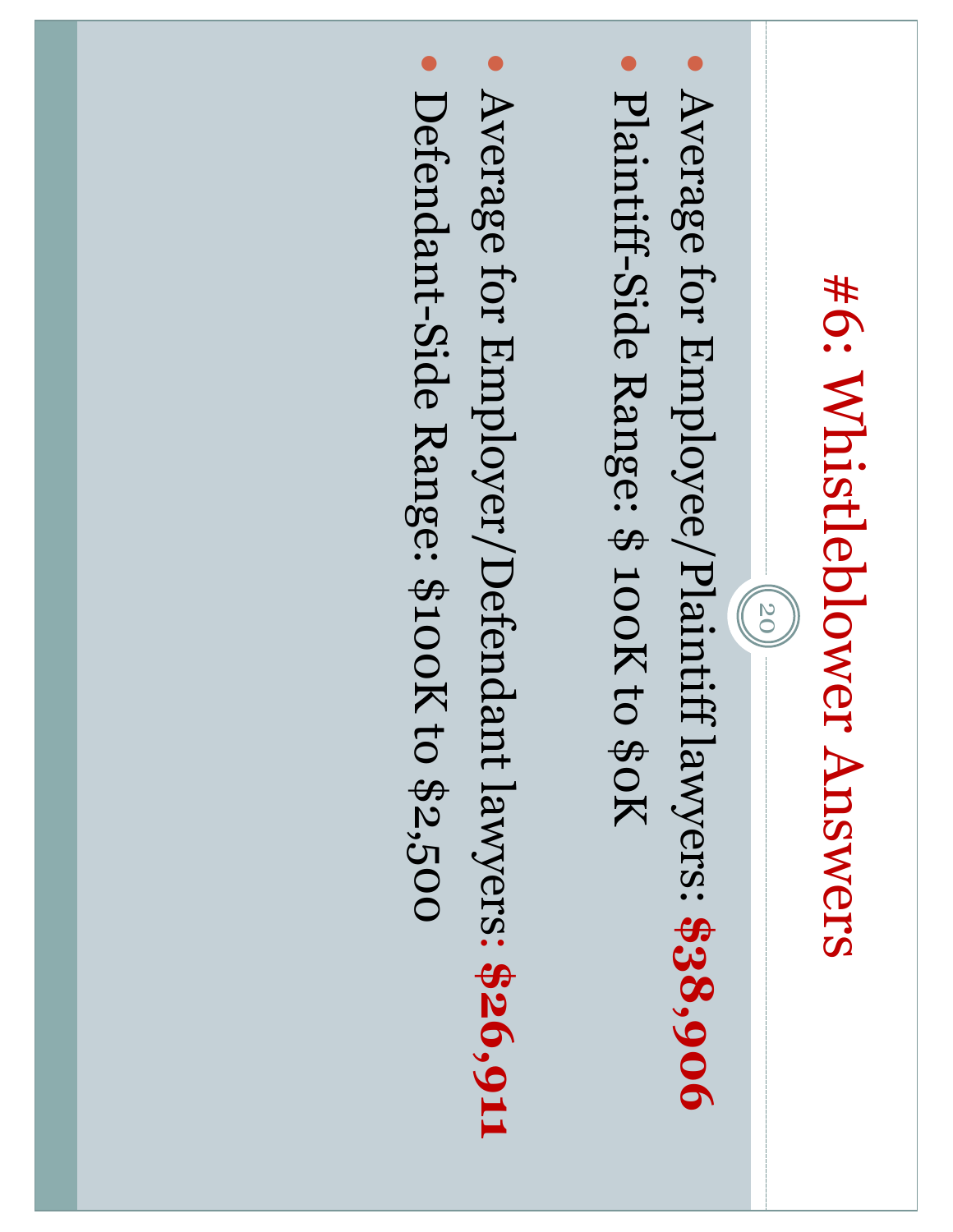#### Disc. Rule 3.07: Trial Publicity Disc. Rule 3.07: Trial Publicity The General Rule The General Rule 21

(a) In the course of representing a client, a lawyer shall (a) In the course of representing a client, a lawyer shall such a statement. prejudicing an adjudicatory proceeding. A lawyer by means of public communication if the lawyer shall not counsel or assist another person to make have a substantial likelihood of materially not make an extrajudicial statement that a **prejudicing have a substantial likelihood of materially knows or reasonably should know that it will**  knows or reasonably should know that it will by means of public reasonable person would expect to be disseminated such a statement. shall not counsel or assist another person to make reasonable person would expect to be disseminated not make an extrajudicial statement that a an adjudicatory proceeding. A lawyer **communication if the lawyer**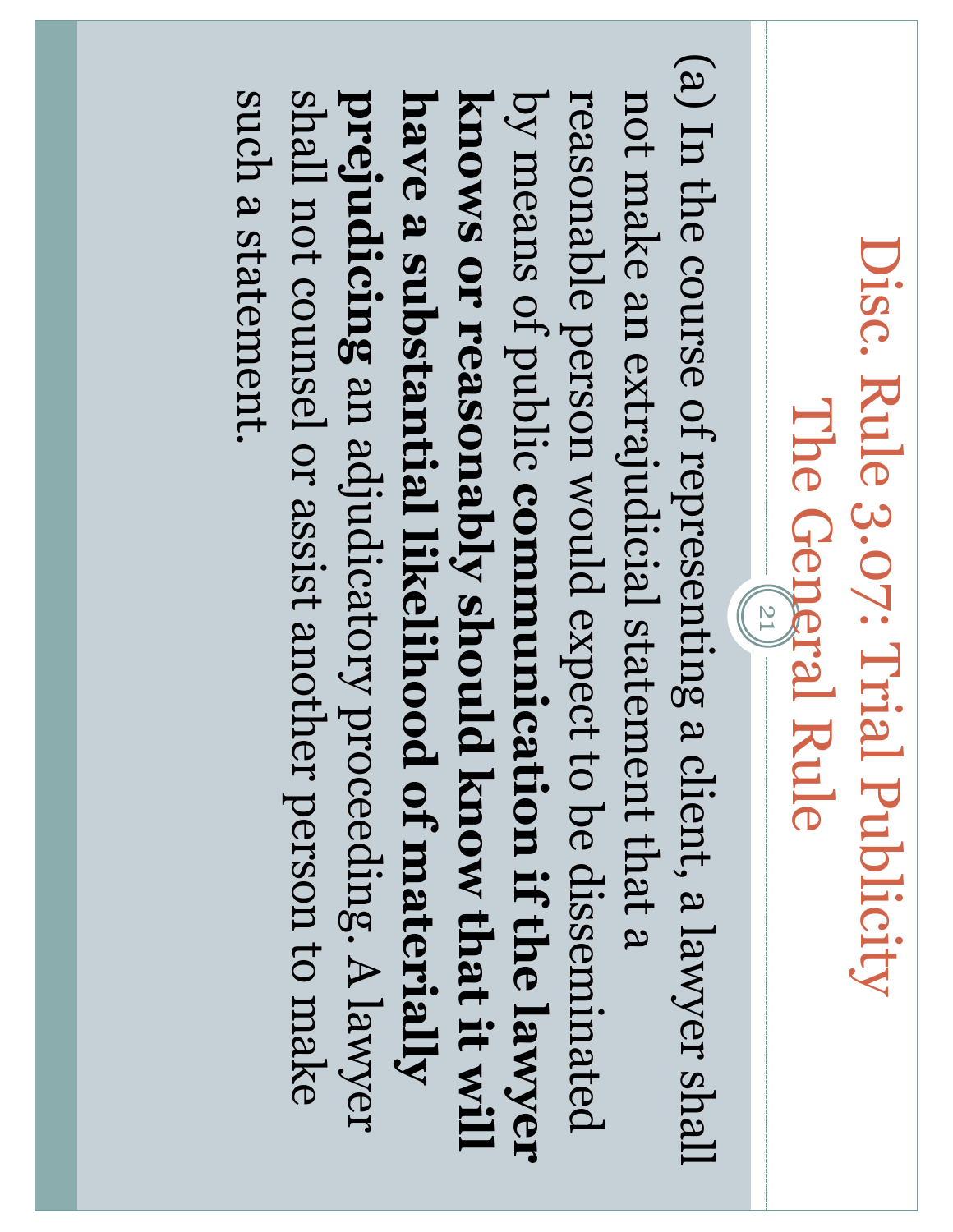#### Disc. Rule 3.07: Trial Publicity Disc. Rule 3.07: Trial Publicity The Exgeptions The Exceptions

22

- · (c) A lawyer ordinarily will not violate paragraph (a) by in that paragraph when the lawyer merely states: making an extrajudicial statement of the type referred to in that paragraph when the lawyer merely states: making an extrajudicial statement of the type referred to (c) A lawyer ordinarily will not violate paragraph (a) by
- $\bullet$ (1) the general nature of the claim or defense; (1) the general nature of the claim or defense;
- $\bullet$ (2) the information contained in a public record; (2) the information contained in a public record;
- $\bullet$ (3) that an investigation of the matter is in progress, offense, claim or defense involved; including the general scope of the investigation, the (3) that an investigation of the matter is in progress, including the general scope of the investigation, the offense, claim or defense involved;
- (4) except when prohibited by law, the identity of the persons involved in the matter; persons involved in the matter; (4) except when prohibited by law, the identity of the
- $\bullet$ (5) the scheduling or result of any step in litigation; (5) the scheduling or result of any step in litigation;
- $\bullet$ (6) a request for assistance in obtaining evidence, and information necessary thereto; .... information necessary thereto; . . . . (6) a request for assistance in obtaining evidence, and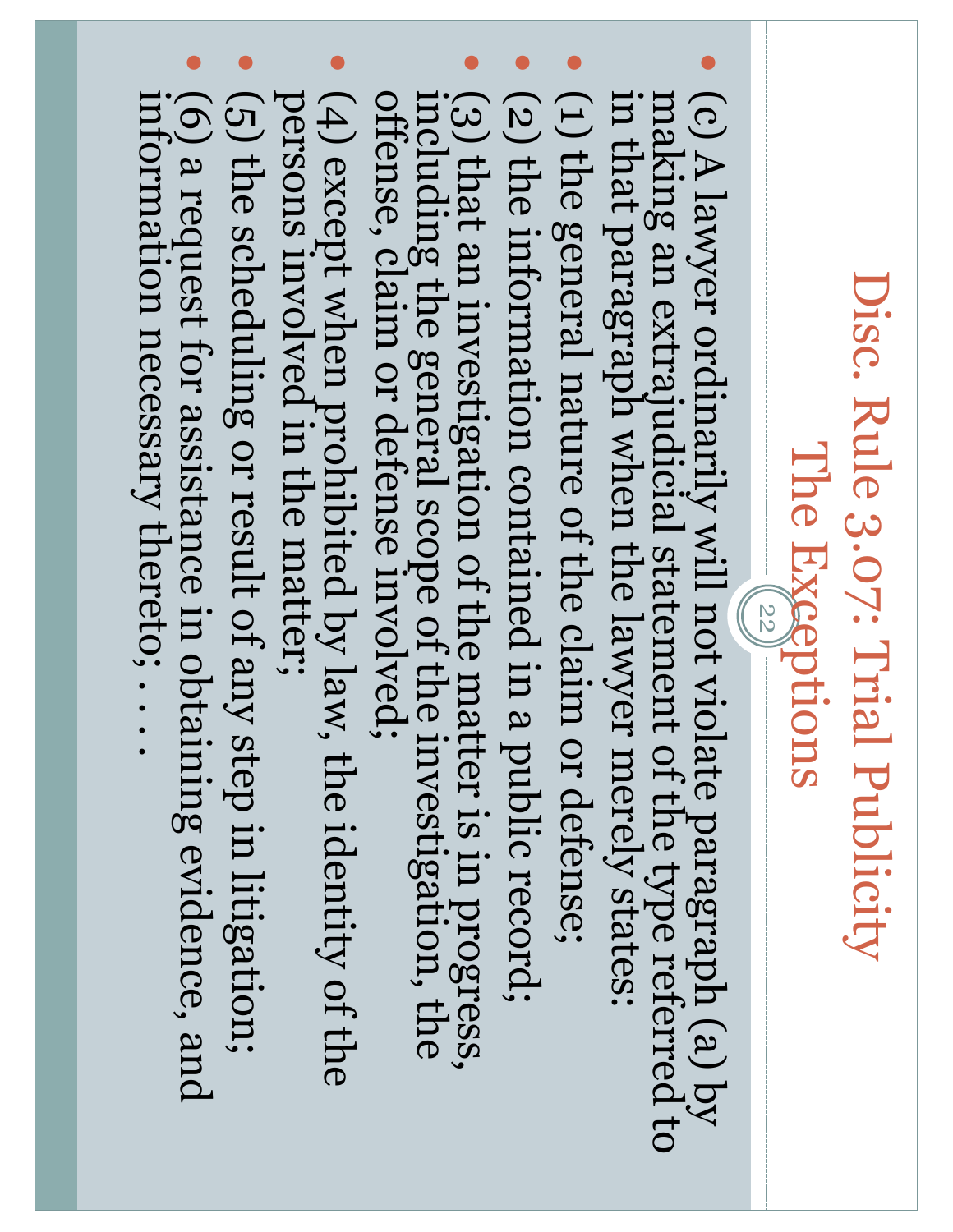## #7: Free Speech Retaliation **#7: Free Speech Retaliation**

 $(53)$ 

 $\bullet$ 

Plaintiff is a high school history teacher for a large Texas public school of the local newspaper urging voters to vote against the bonds because "the district does not spend its money efficiently as it is. " One of the e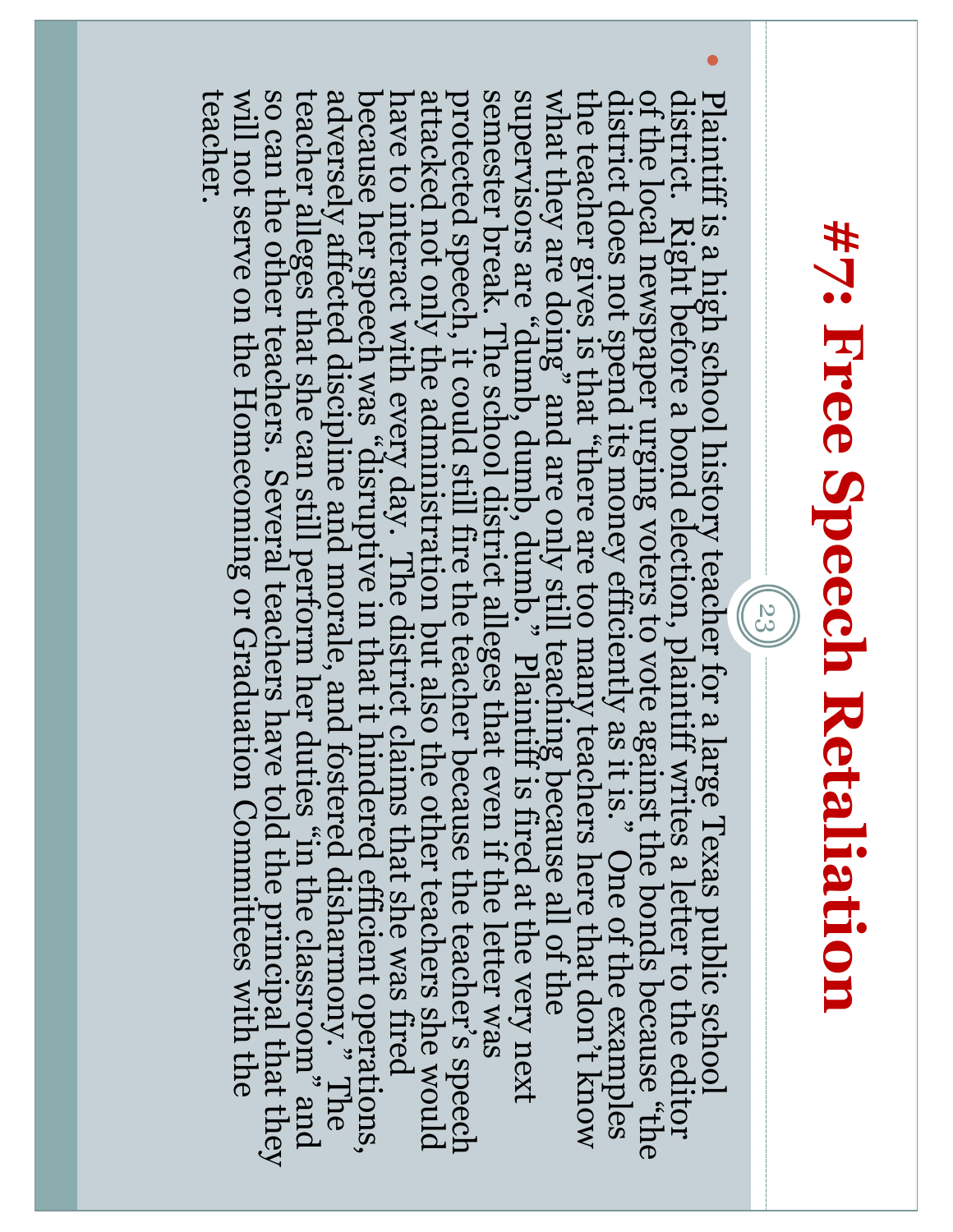## Elements of a Free Speech Claim Elements of a Free Speech Claim

 $(24)$ 

- $\bullet$ concern; concern; (1) The speech at issue involved matters of public
- $\bullet$ (2) The spoke as a citizen and not as an employee: Stated another way "Was the Speech part of the Employee's official duties? Stated another way "Was the Speech part of the Employee's official duties? (2) The spoke as a citizen and not as an employee:
- $\bullet$ **(3) Plaintiffs' interest in the speech outweighs the government's interest in the efficient** provision of public services; **provision of public services; the government's interest in the efficient Plaintiffs' interest in the speech outweighs**
- $\bullet$ (4) Plaintiff suffered an adverse employment action; (4) Plaintiff suffered an adverse employment action;
- $\bullet$ (5) The speech precipitated the adverse employment action (causation). (5) The speech precipitated the adverse employment action (causation).
- $\bullet$ See, Nixon v. City of Houston, 511 F.3d 494, 497 (5<sup>th</sup> Cir. 2007); Alexander v. Eeds, 392 F.3d<br>138, 142 (5<sup>th</sup> Cir. 2004). *See, Nixon v. City of Houston, 511 F.3d 494, 497 (5th Cir. 2007); Alexander v. Eeds, 392 F.3d 138, 142 (5th Cir. 2004).*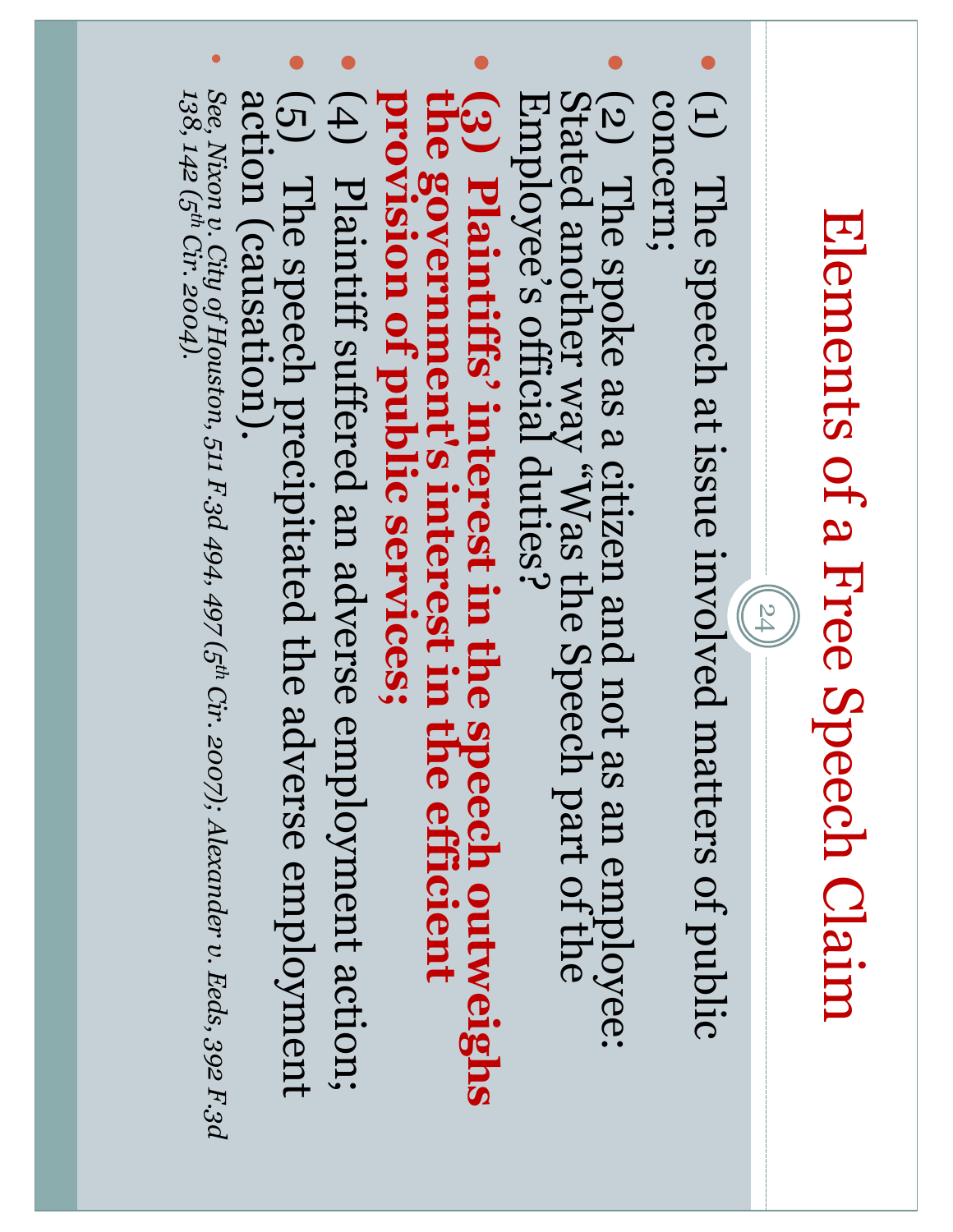## Element #3: "Pickering Balance" Element #3: "Pickering Balance"

 $(55)$ 

 $\bullet$  $\bullet$ Pickering test requires the Court "to arrive at a balance Smith v. Coll. of the Mainland, 2014 WL 5500704, at \*3 (S.D. Tex. Oct. 30, 2014) superiors or harmony among coworkers, hald a interfere[d] with the regular operation of the enterprise" which personal loyalty and confidence are necessary, or efficiency of the public services it performs through its between the interests of the [employee], as a citizen, in *Smith v. Coll. of the Mainland*impede[d] the performance of the speaker's duties or which personal loyalty and confidence are necessary, or detrimental impact on close working relationships for whether [a plaintiff's] statements impaired "discipline by whether [a plaintiff's] statements impaired "discipline by employees." In doing so, the Court must consider interest of the State, as an employer, in promoting the commenting upon matters of public concern and the between the interests of the [employee], as a citizen, in interfere[d] with the regular operation of the enterprise impede[d] the performance of the speaker's duties or detrimental impact on close working relationships for superiors or harmony among coworkers, ha[d] a employees." In doing so, efficiency of the public services it performs through its interest of the State, as an employer, in promoting the commenting upon matters of public concern and the Pickering test requires the Court "to arrive at a balance , 2014 WL 5500704, at \*3 (S.D. Tex. Oct. 30, 2014)the Court must consider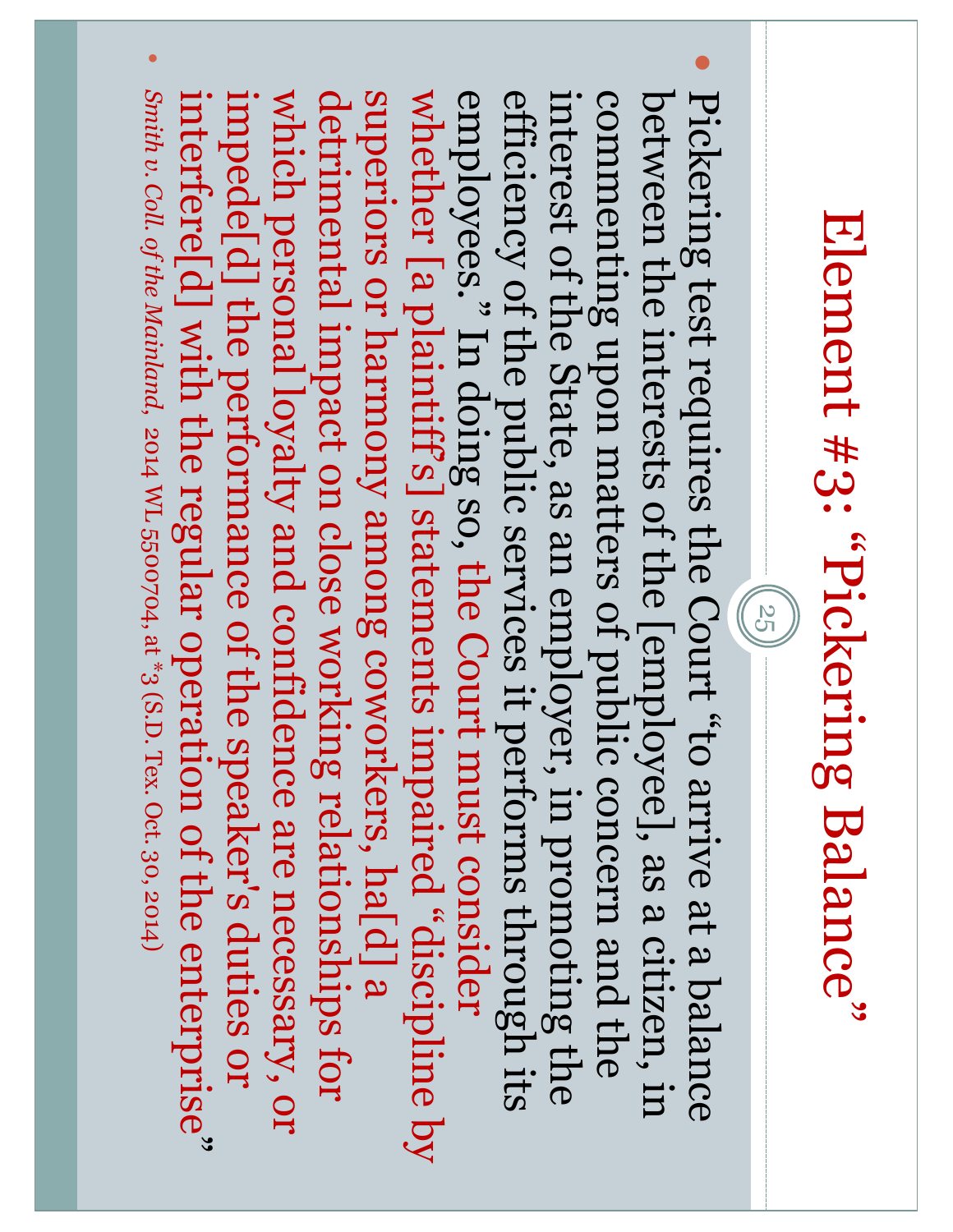### #7: Free Speech: Answers #7: Free Speech: Answers

 $(26)$ 

- $\bullet$ Average for Employee/Plaintiff lawyers: Average for Employee/Plaintiff lawyers: \$31,875
- $\bullet$ Plaintiff-Side Range: \$ 152K to \$10K
- $\bullet$ Average for Employer/Defendant lawyers: **\$38,529**
- Defendant-Side Range: \$100K to \$15K Defendant -Side Range: \$100K to \$15K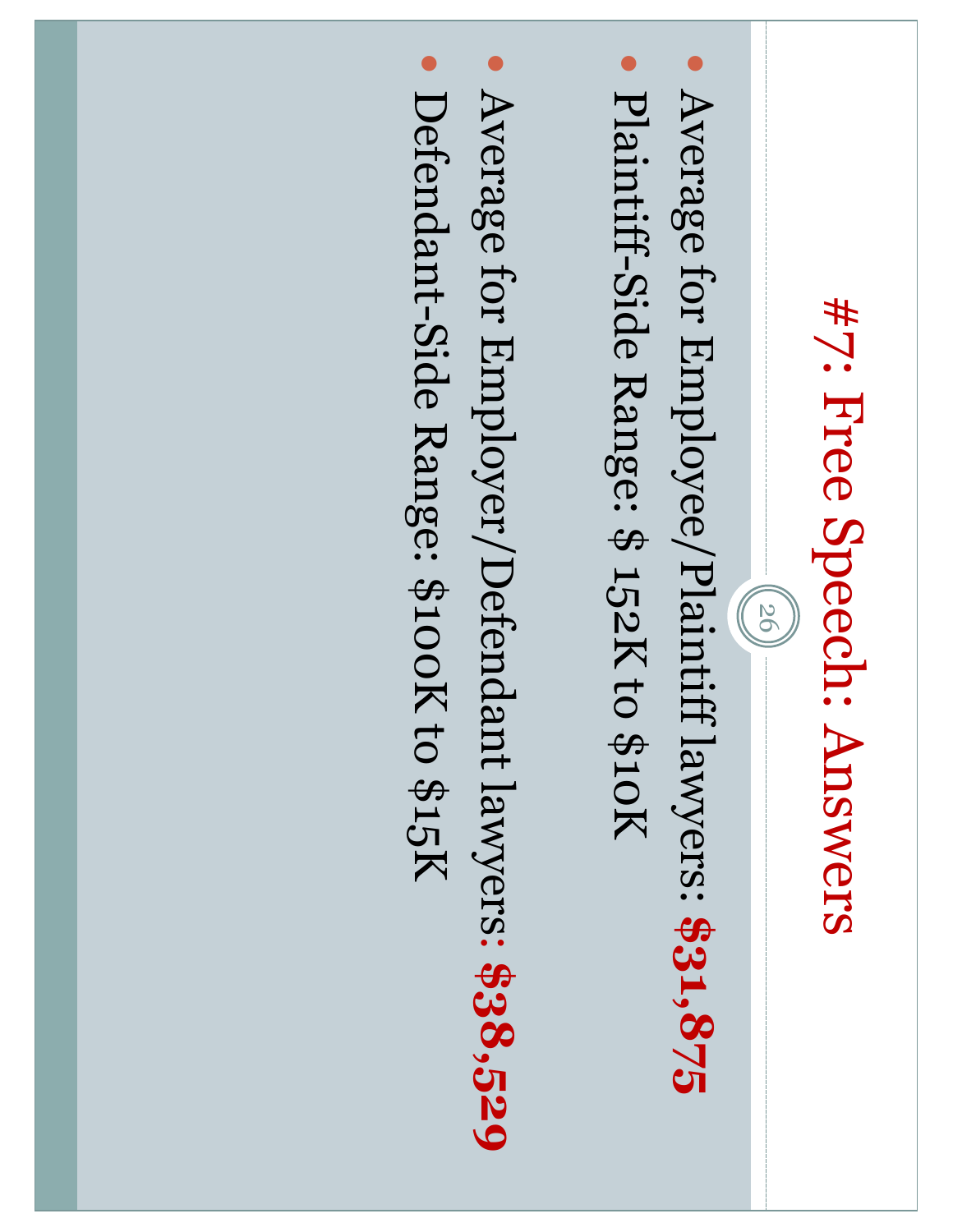### #8: Sexual Harassment (I) #8: Sexual Harassment (I)

 $\bullet$ 

Plaintiff works for a national soft drink company. advances to sleep with her and as a result has been she otherwise consistently earned \$20,000 of am glad you are back because I could never get you supervisor. This male supervisor tells the plaintiff, "I Plaintiff is a female and was originally hired to work overtime a year). denied the opportunity to earn overtime (she says out of my mind." The plaintiff says she refused his transferred back to Dallas to work for her first transferred back to Dallas to work for her first in Dallas, then was transferred to Austin, and is now overtime a year). she otherwise consistently earned \$20,000 of denied the opportunity to earn overtime (she says advances to sleep with her and as a result has been out of my mind." The plaintiff says she refused his am glad you are back because I could never get you supervisor. This male supervisor tells the plaintiff, "I in Dallas, then was transferred to Austin, and is now Plaintiff is a female and was originally hired to work Plaintiff works for a national soft drink company.  $-$  (27)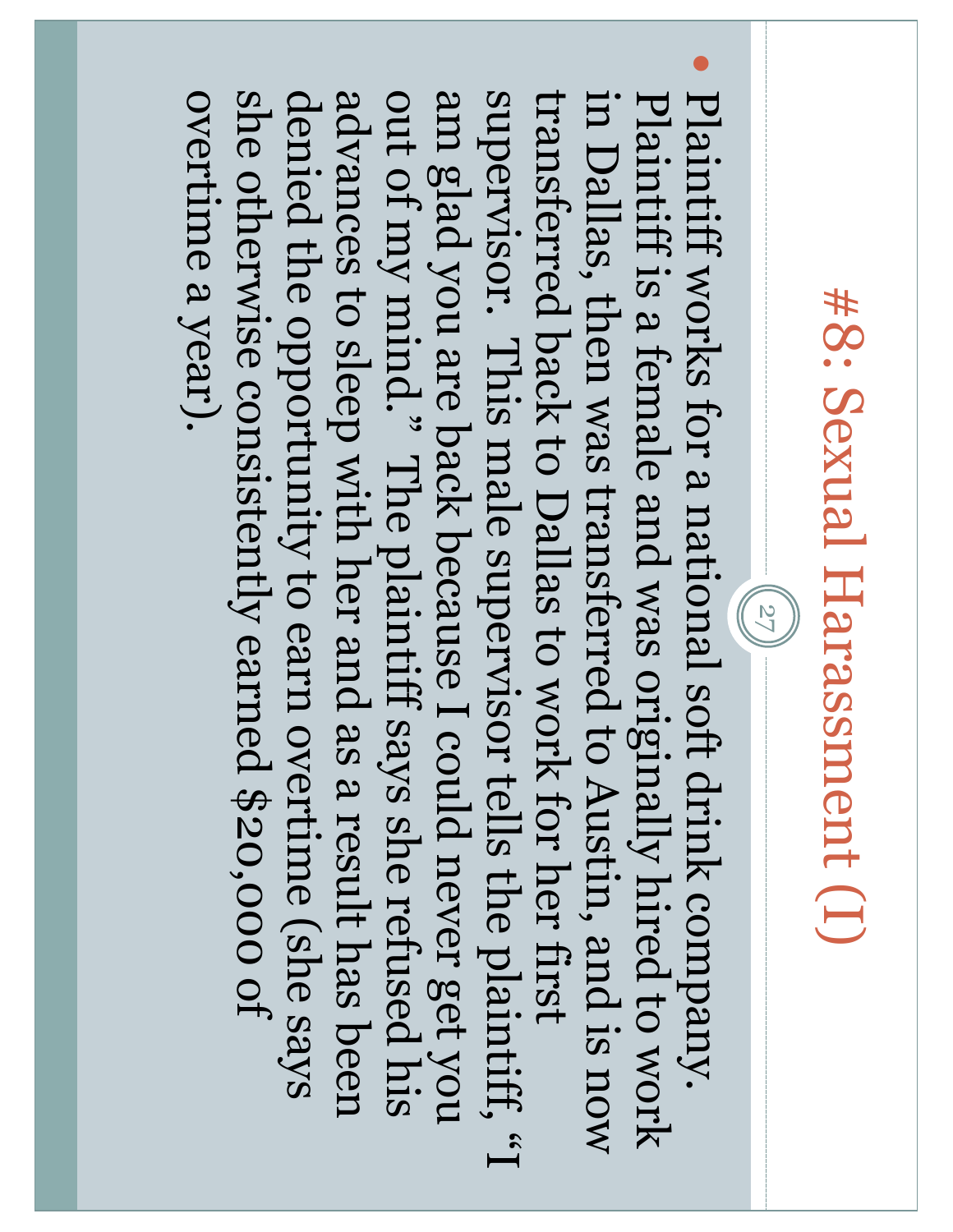## #8: Sexual Harassment: Damages #8: Sexual Harassment: Damages

28

 $\bullet$ thus seeking a total of \$160,000). are validly supported by time records (plaintiff is attorney's fees of \$10,000 which you should assume termination and is seeing a psychologist) and seeking \$75,000 in compensatory damages (she is has actual lost back pay of \$75,000 and is also taking anxiety medication for the first time after the **thus seeking a total of \$160,000**termination and is seeing a psychologist) and taking anxiety medication for the first time after the has actual At the time of the settlement discussions, plaintiff are validly supported by time records (attorney's fees of \$10,000 seeking \$75,000 in compensatory damages (she is lost back pay of \$75,000 and is also which you should assume **plaintiff is**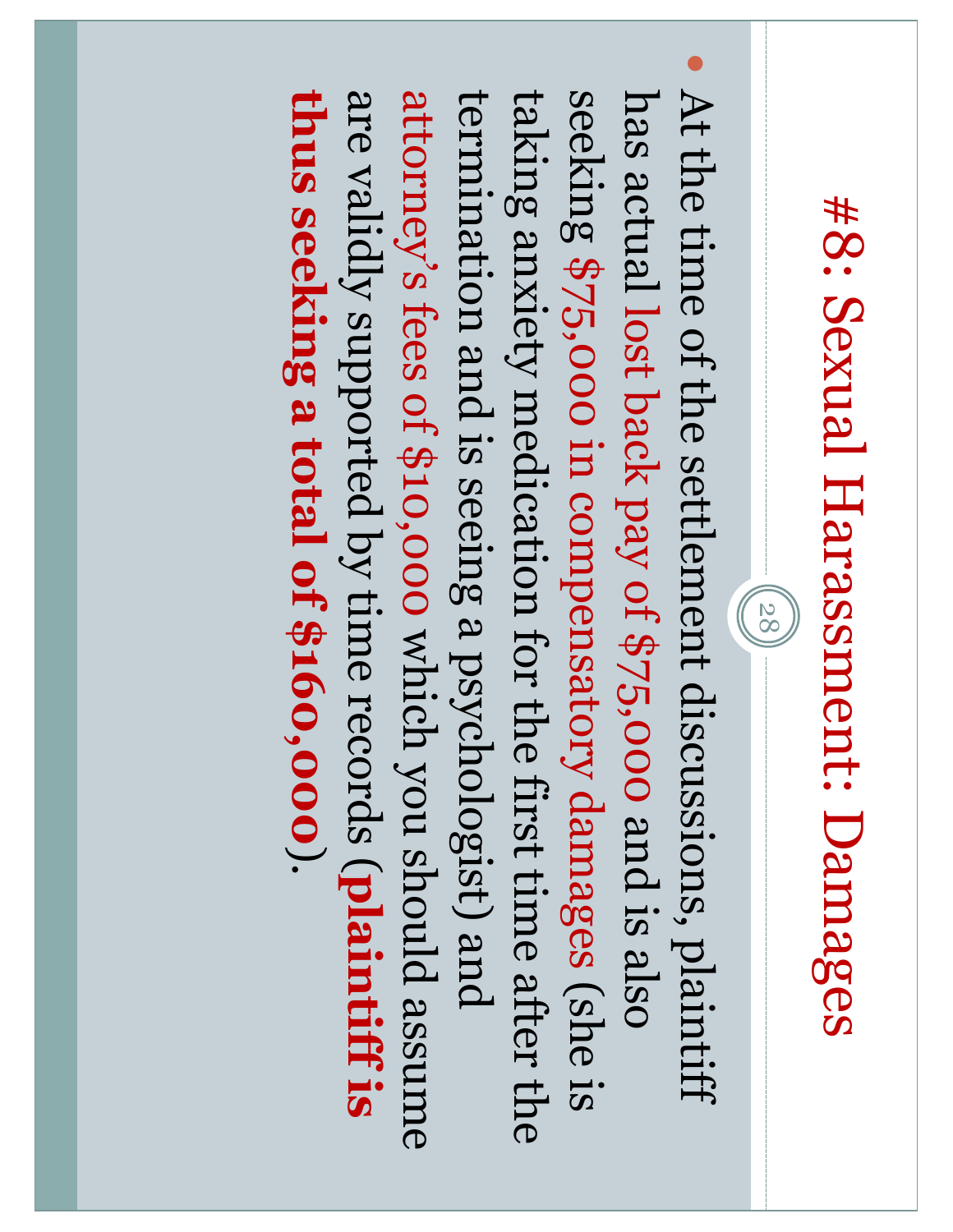## #8: Sexual Harasment: Answers #8: Sexual Harassment: Answers

 $(65)$ 

- $\bullet$ Average for Employee/Plaintiff lawyers: Average for Employee/Plaintiff lawyers: \$70,625
- $\bullet$ Plaintiff-Side Range: \$ 135K to \$10K
- $\bullet$ Average for Employer/Defendant lawyers: **\$63,823**
- Defendant-Side Range: \$150K to \$10K Defendant -Side Range: \$150K to \$10K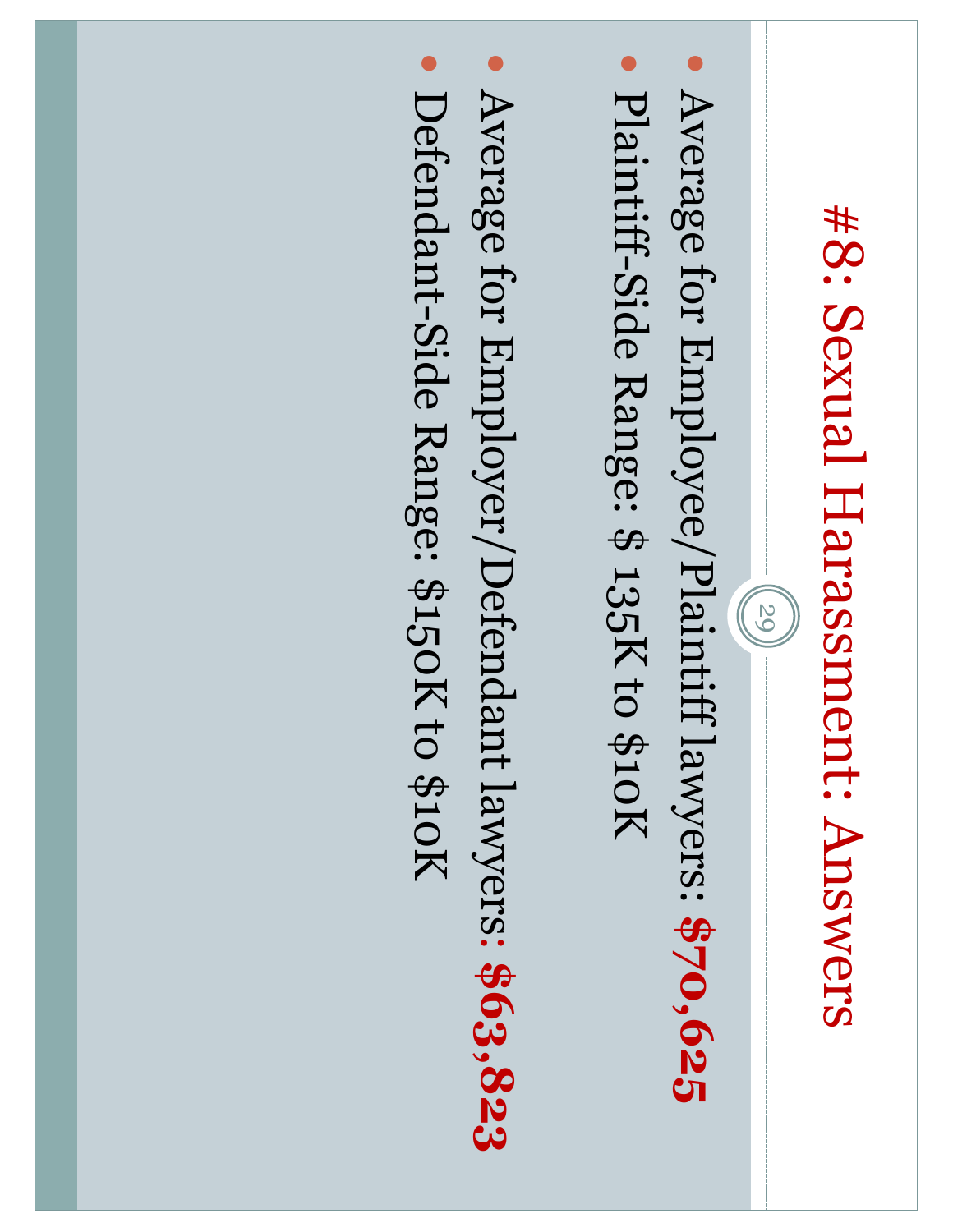### #9: Sexual Harassment (II) #9: Sexual Harassment (II)

Same facts as in #8, but the plaintiff for the supervisor during her first stint affair when she was previously working and the supervisor had a consensual in Dallas. in Dallas. for the supervisor during her first stint affair when she was previously working and the supervisor had a consensual Same facts as in #8, but the plaintiff  $-(30)$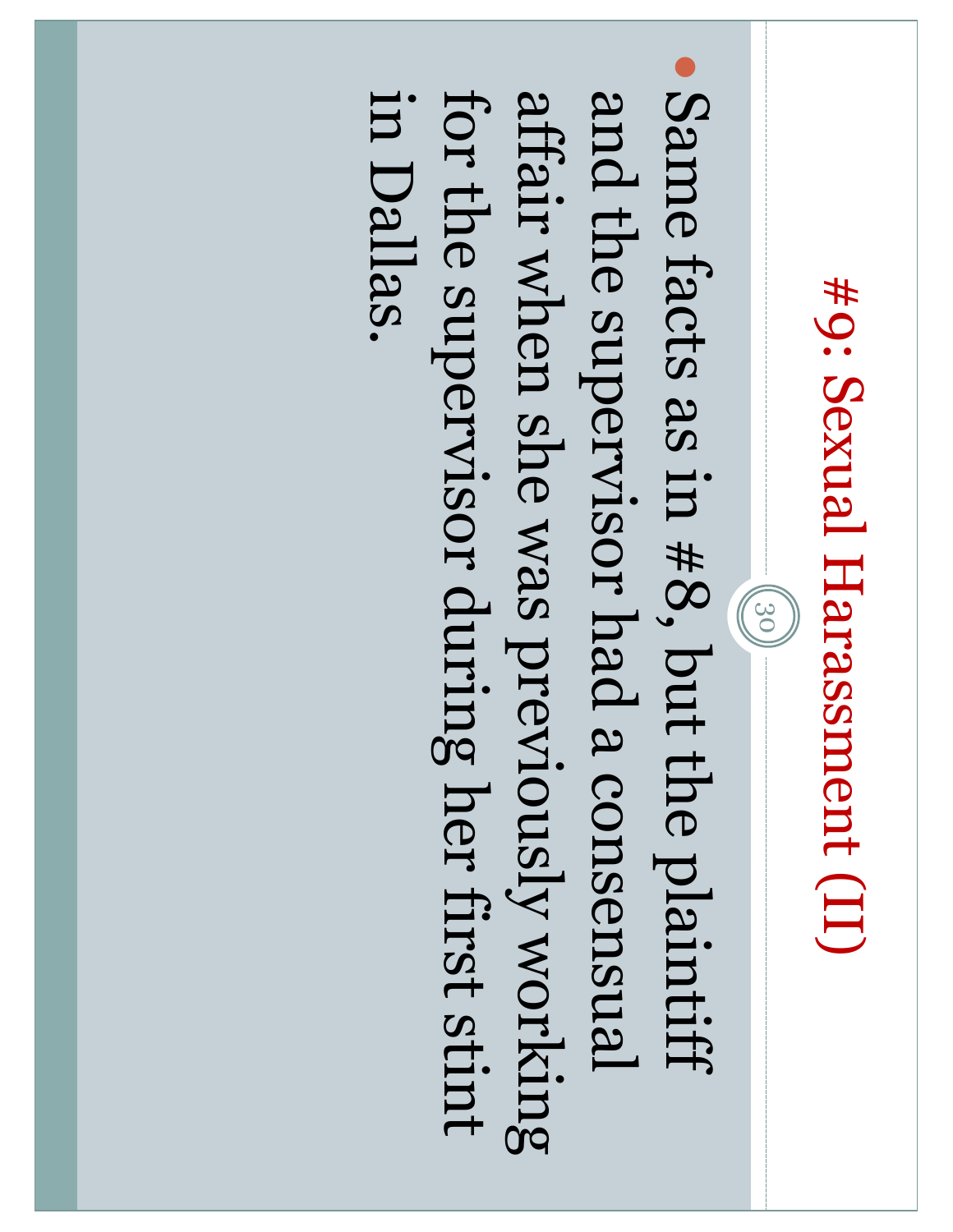## #9: Sexual Harasanent (II): Answers #9: Sexual Harassment (II): Answers

 $(31)$ 

- $\bullet$ Average for Employee/Plaintiff lawyers: Average for Employee/Plaintiff lawyers: \$49,687
- $\bullet$ Plaintiff-Side Range: \$ 135K to \$10K
- $\bullet$ Average for Employer/Defendant lawyers: **\$47,794**
- Defendant-Side Range: \$150K to \$5K Defendant -Side Range: \$150K to \$5K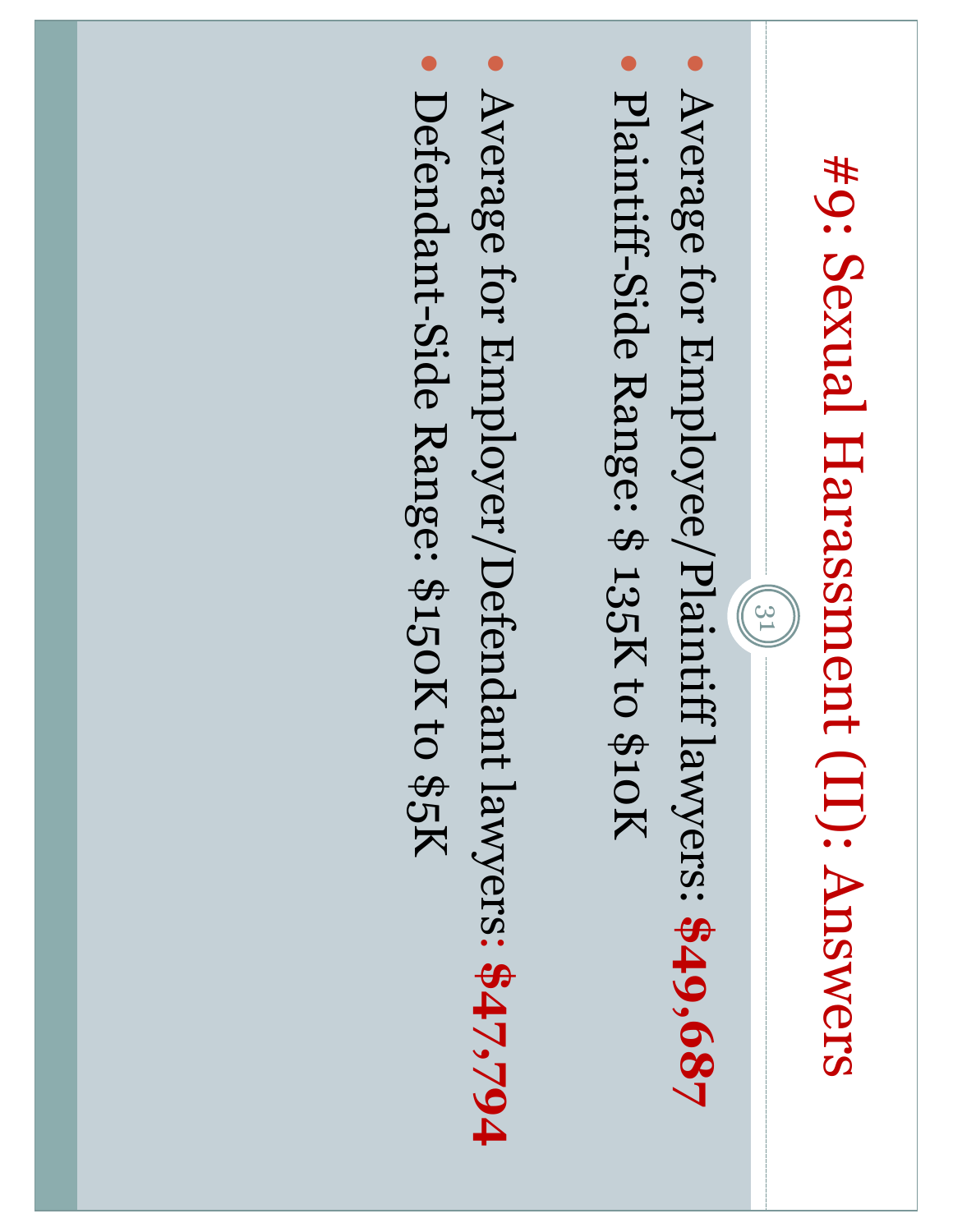# The Most Important Question We All Face The Most Important Question We All Face

 $(32)$ 

### Sured eseup 's donne Q: deviation do the pants make me look fat?" make me look fat?"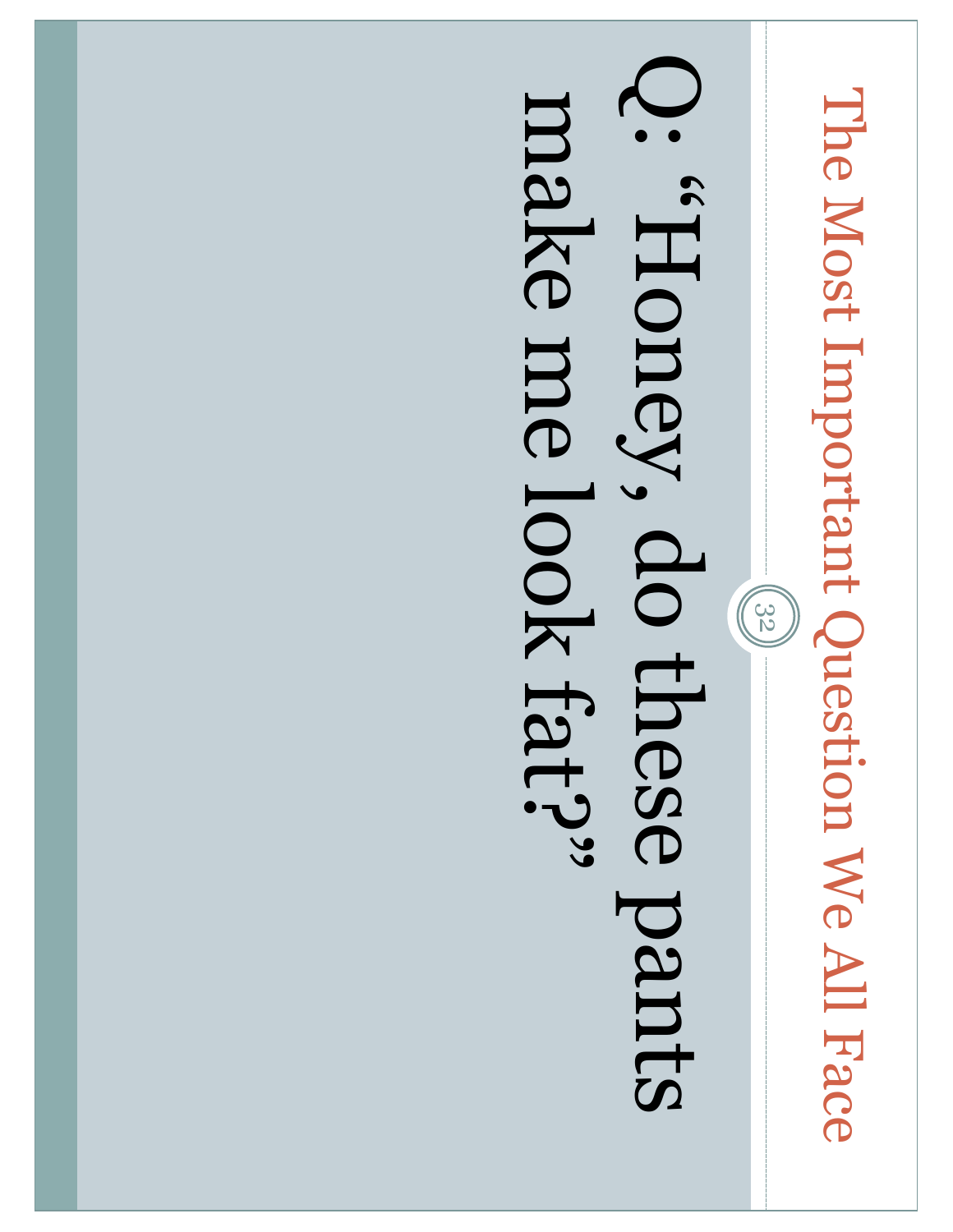Sissela Bok, "Lying: Moral Choice in Public and *Sissela Bok*, "Lying: Moral Choice in Public and Private Life" (1978) Private Life" (1978)

fo nislqmoo to the rules cannot complain of "Anyone who agrees to the rules cannot complain of football they accept a degree of violence" unfairness when deception is used, so long as the deception allowed by the rules, just as in instance, players accept the degree of rules permitted it. In a game of poker, for football they accept a degree of violence deception allowed by the rules, just as in instance, players accept the degree of rules permitted it. unfairness when deception is used, so long as the In a game of poker, for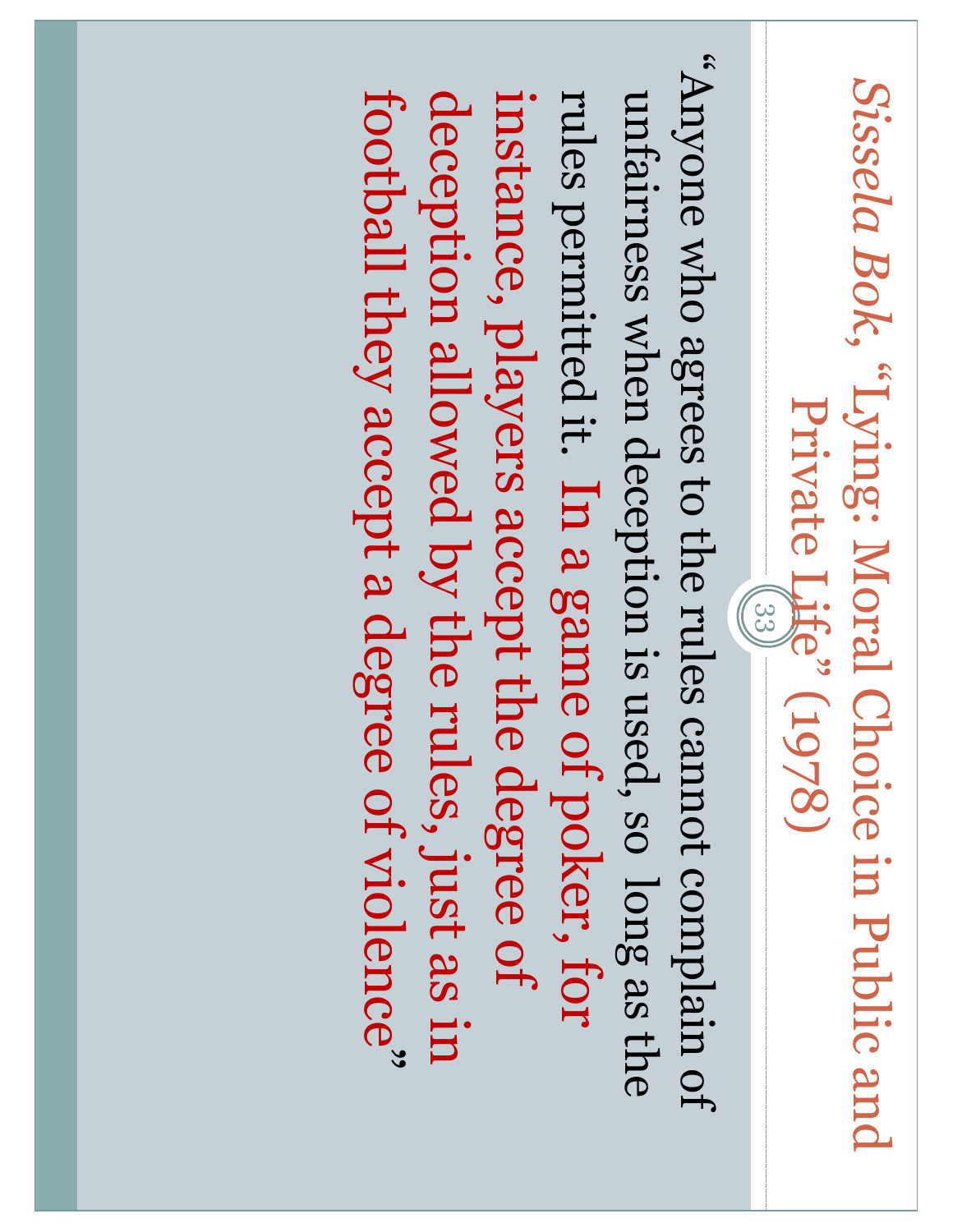### Disc. Rule 4.01: Truthfulness in Statements Disc. Rule 4.01: Truthfulness in Statements to Otspers to Others

- $\bullet$ not knowingly: not knowingly: In the course of representing a client a lawyer shall
- $\bullet$ **(a)** make a **false statement of material fact or**  law to a third person; or to a third person; or
- (b) fail to disclose a material fact to a third person assisting a fraudulent act perpetrated by a client lawyer a party to a criminal act or knowingly when disclosure is necessary to avoid making the lawyer a party to a criminal act or knowingly when disclosure is necessary to avoid making the assisting a fraudulent act perpetrated by a client. (b) fail to disclose a material fact to a third person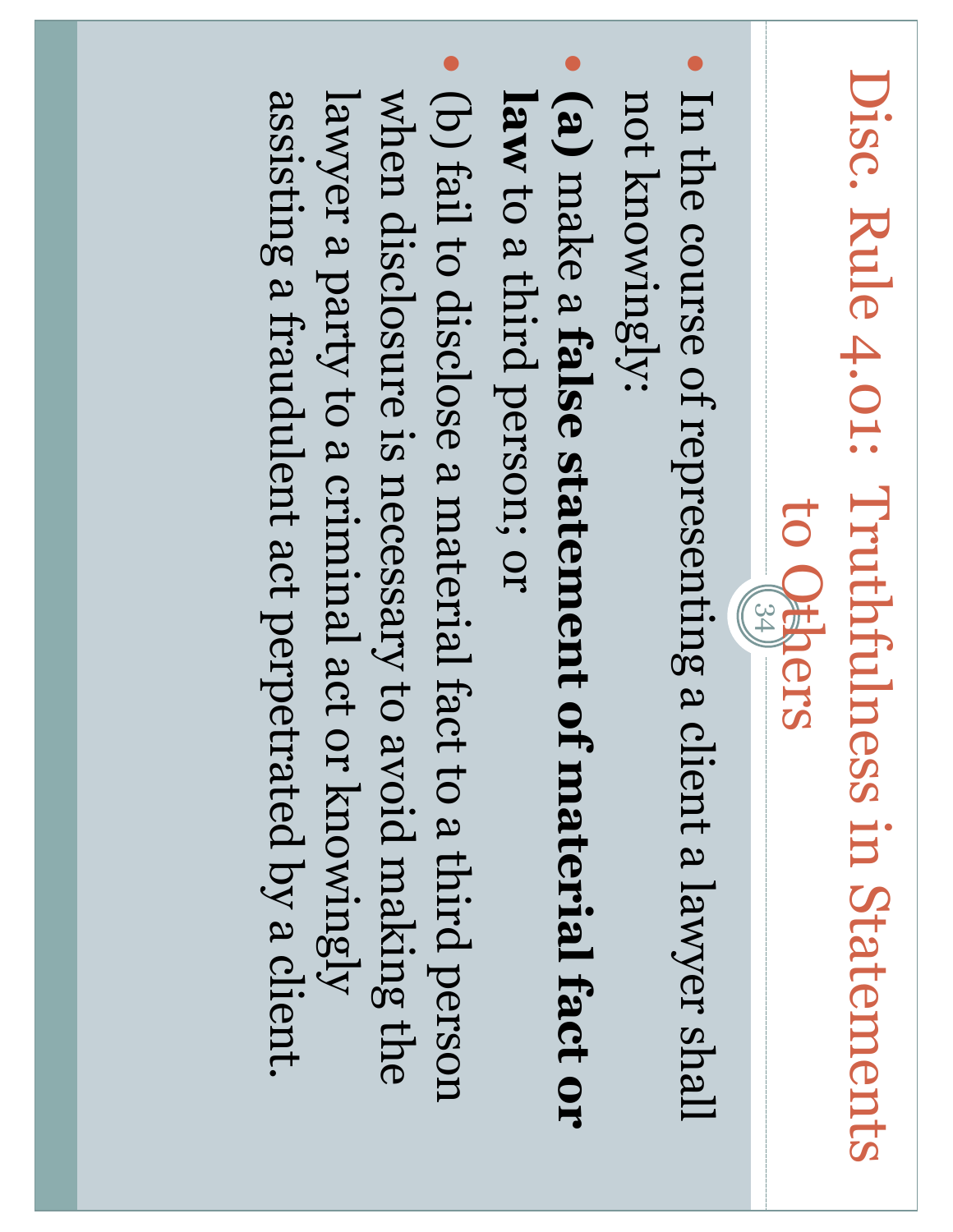#### Model ABA Rule: §4.1: Truthfulness in Model ABA Rule: §4.1: Truthfulness in Statements to Others Statements to Others 35

- $\bullet$ not knowingly: not knowingly: In the course of representing a client a lawyer shall
- $\bullet$ third person; or third person; or (a) make a false statement of material fact or law to a
- o) fail to disclose a material fact to a third person disclosure is prohibited by Rule 1.6. criminal or fraudulent act by a client, unless when disclosure is necessary to avoid assisting a when disclosure is necessary to avoid assisting a disclosure is prohibited by Rule 1.6. criminal or fraudulent act by a client, unless (b) fail to disclose a material fact to a third person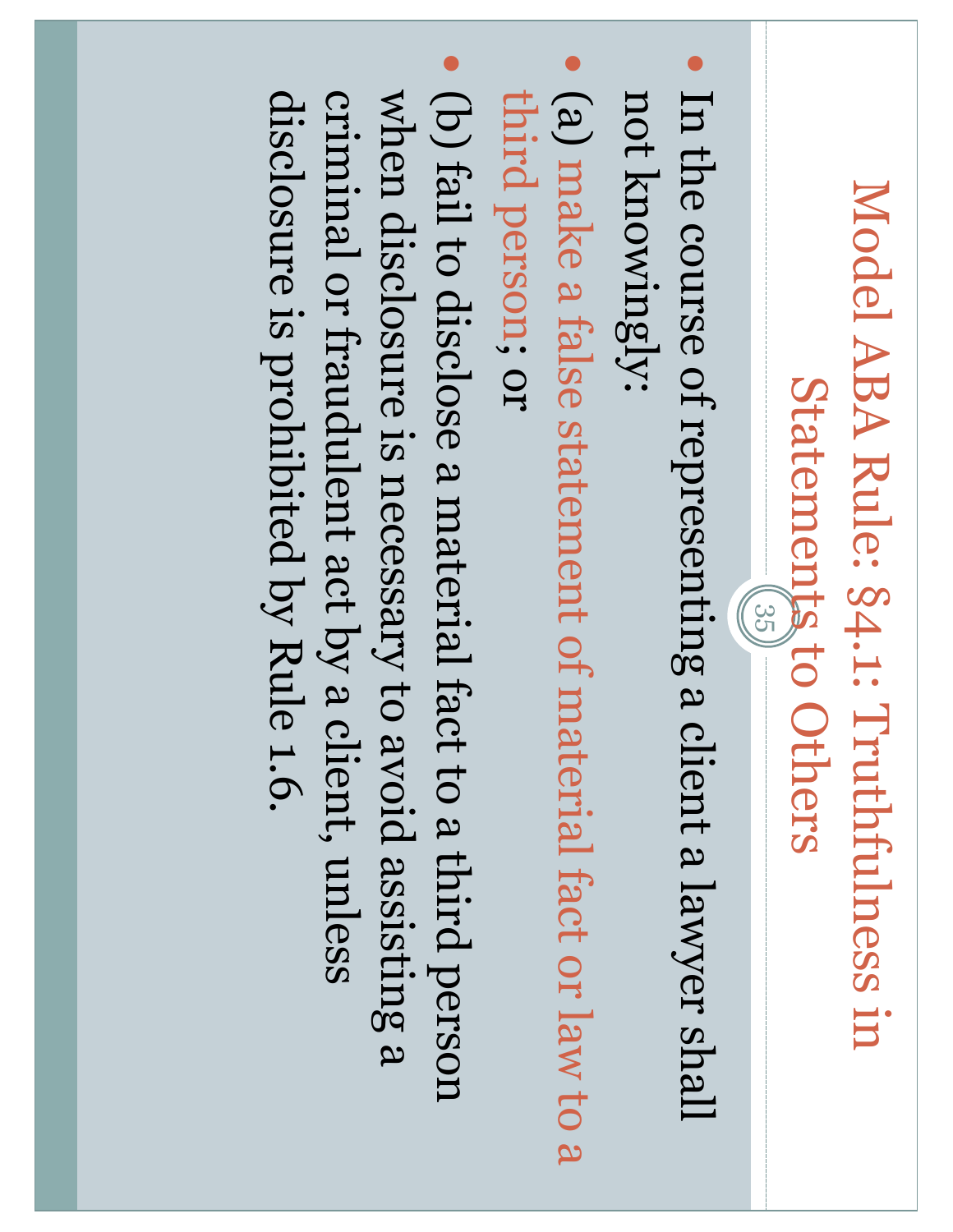### False Statements of Fact False Statements of Fact

36

- $\bullet$ "My client won't take less than \$200,000." In fact, the client has authorized the lawyer to accept half that amount. authorized the lawyer to accept half that amount. "My client won't take less than \$200,000." In fact, the client has
- $\bullet$ "If you don't lower your price, my client will find a new supplier." The client has told the lawyer that no one else can supply the particular product. client has told the lawyer that no one else can supply the particular product. "If you don't lower your price, my client will find a new supplier." The
- $\bullet$ "We have documentary proof of the claim." None exists. "We have documentary proof of the claim." None exists.
- $\bullet$ "We have an eyewitness that heard the sexual harassment." None exists. "We have an eyewitness that heard the sexual harassment." None exists.
- $\bullet$ "That benefit would cost the company \$200 per employee." In fact, the<br>company lawyer in a labor negotiation knows it will cost only \$20. company lawyer in a labor negotiation knows it will cost only \$20. "That benefit would cost the company \$200 per employee." In fact, the

.<br>. .

 $\bullet$ Based upon examples from Stephen Gillers, Regulation of Lawyers at 470  $(q<sup>th</sup> ed. 2012)$ Based upon examples from Stephen Gillers, *Regulation of Lawyers* at 470 (9th ed. 2012)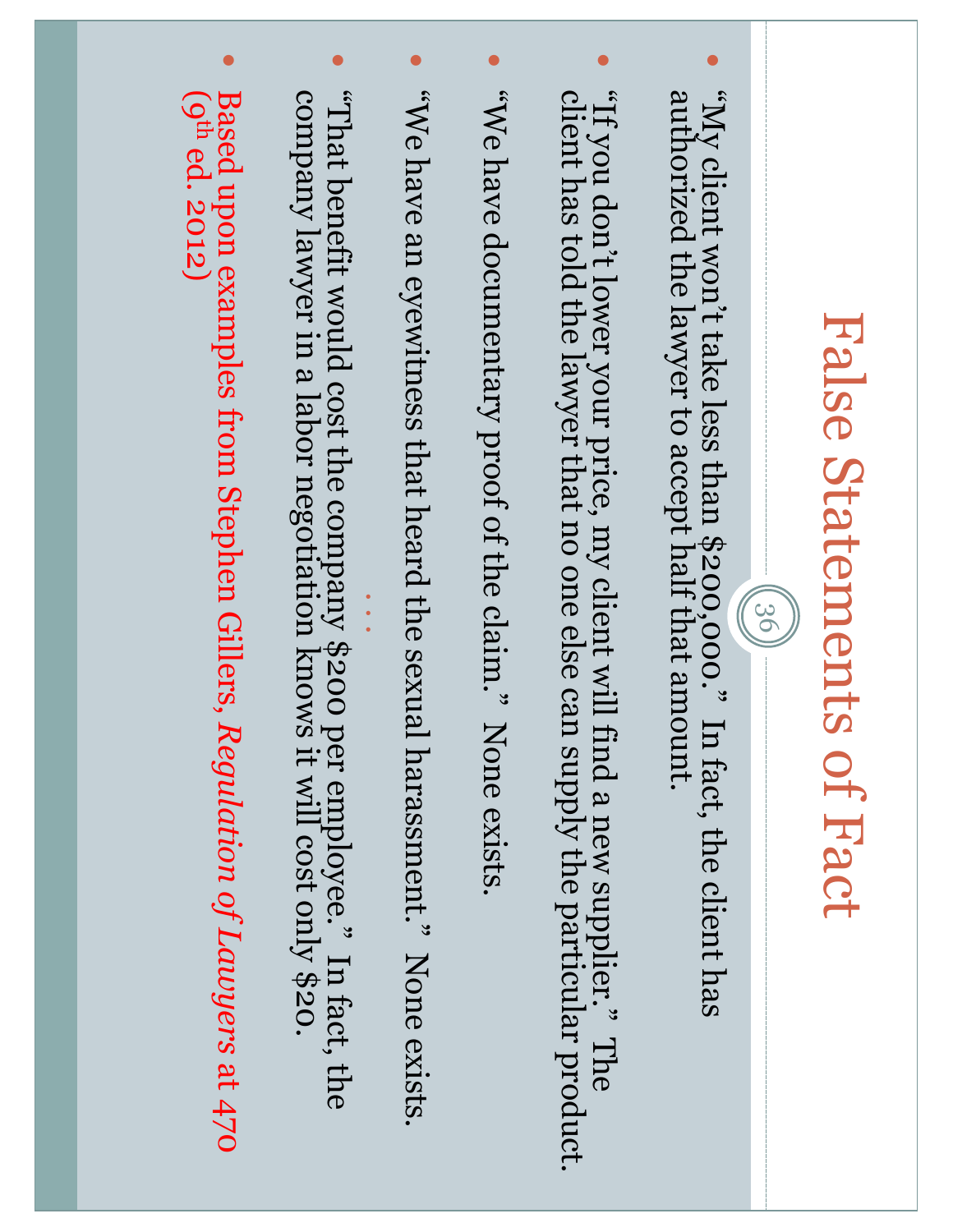#### Valse Statements of Fact: "Defendant's Policy False Statements of Fact: "Defendant's Policy Limits are \$100,000" Limits are \$100,000"

- $\bullet$ We decline to require attorneys to burden unnecessarily<br>the courts and litigation process with discovery to verify<br>opposing counsel. The reliability of lawyers'<br>representations is an integral component of the fair and<br>effi
- $\bullet$ We therefore reject the assertion of [defendant's lawyers] that [plaintiff's] attorney was, as matter of law, not entitled to rely upon their representations We therefore reject the assertion of [defendant's lawyers]<br>that [plaintiff's] attorney was, as matter of law, not<br>entitled to rely upon their representations.
- $\bullet$ Fire Insurance Exchange v. Bell, 643 N.E.2d 310 (Ind. 1994) *1994) Fire Insurance Exchange v. Bell, 643 N.E.2d 310 (Ind.*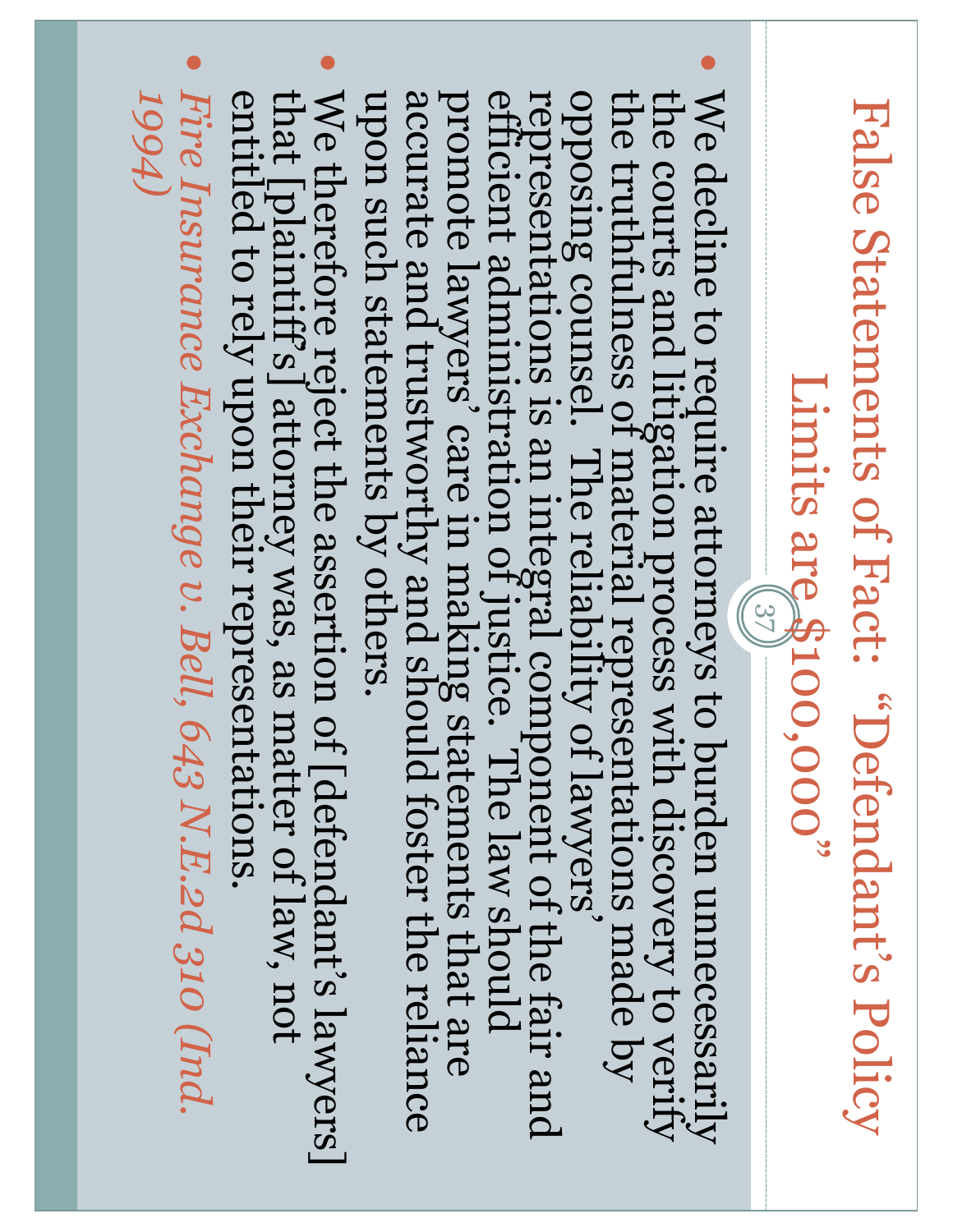### False Statements of Law **False Statements of Law v. Legal Opinions** Legal Opinions

 $(88)$ 

- $\bullet$ Lawyer to Lawyer Settlement Phone Call:
- $\bullet$ Plaintiff's lawyer: "I don't know of any reason how we could pierce the corporate veil, do you?" we could pierce the corporate veil, do you?" Plaintiff's lawyer: "I don't know of any reason how
- **Defendants' Lawyer: "There isn't anything. PRG and** Entolo are totally separate [entities]" Entolo are totally separate [entities]" Defendants' Lawyer: "There isn't anything. PRG and
- $\bullet$ this statement violates §4.1 and Duty of Candor. this statement violates Holding: Plaintiff has created a fact §4.1 and Duty of Candor. -question that
- $\bullet$ Hoyt Properties., Inc. v. Production Resource Group, L.L.C. (Minn. 2007). *Hoyt Properties., Inc. v. Production Resource*  L.L.C. (Minn. 2007).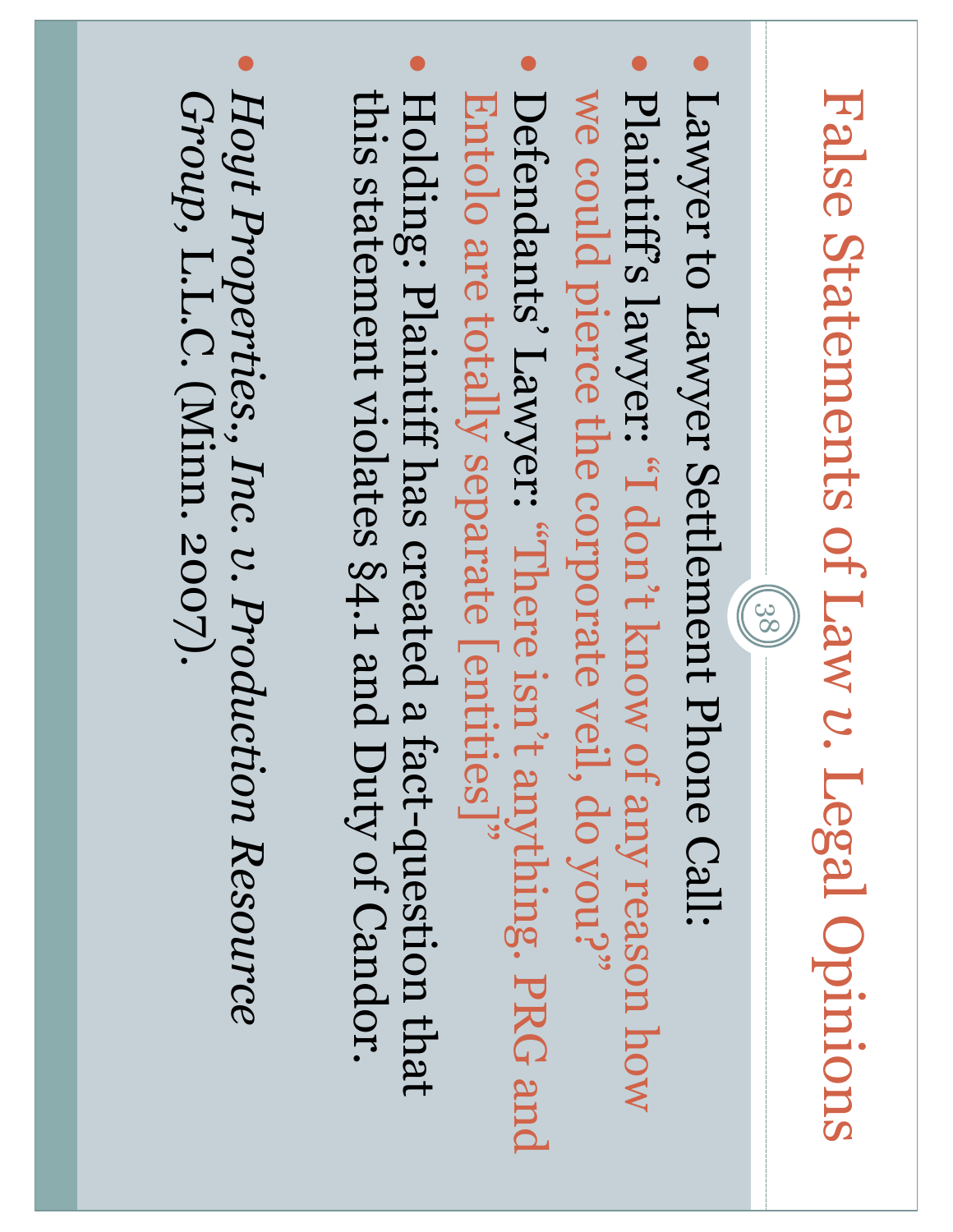### When is a Fact or Legal -Statement *Material* When is a Fact or Legal-Statement Material?

 $(39)$ 

 $\bullet$ While the term "material" is not defined in Rule 4.1 Ausherman v. Bank of America Corp., 212 F.Supp. 2d 435 (D. Md. 2002) journals engage in some hand-wringing about the is material to a particular negotiation seldom is a difficult task to determine whether a fact *Ausherman v. Bank of America Corp.,* journals engage in some hand return, gained by the settlement. While the legal reasonably may be viewed as important to a fair comprehend. A fact is material to a negotiation if it or its commentary, it is not a difficult concept to vagueness of this aspect of Rule 4.1, in reality, it vagueness of this aspect of Rule 4.1, in reality, it understanding of what is being given up and, in While the term "material" is not defined in Rule 4.1 is material to a particular negotiation. seldom is a difficult task to determine whether a fact return, gained by the settlement. While the legal understanding of what is being given up and, in reasonably may be viewed as important to a fair comprehend. A fact is material to a negotiation if it or its commentary, it is not a difficult concept to 212 F.Supp. 2d 435 (D. Md. 2002)-wringing about the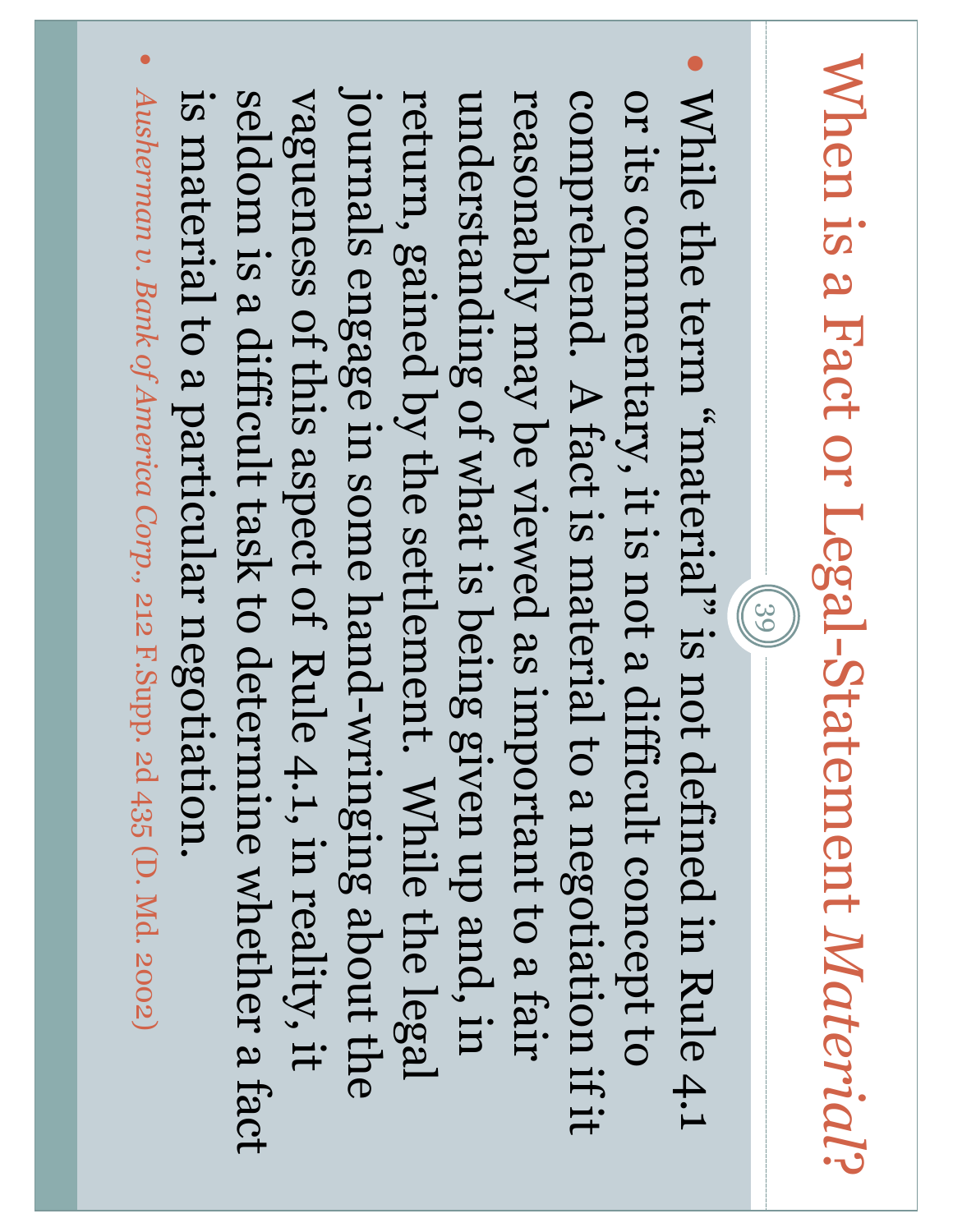$(40)$ 

- A law firm and a corporate client reach an hourly fee answering discovery. Is this term enforceable? agreement where the lawyer will charge \$350 an hour to answer discovery and \$450 an hour to avoid hour to answer discovery and \$450 an hour to avoid A law firm and a corporate client reach an hourly fee answering discovery. Is this term enforceable? agreement where the lawyer will charge \$350 an
- $\bullet$ sophistication to consent  $\bigoplus$ sophistication to consentAs long as it is in writing and client has the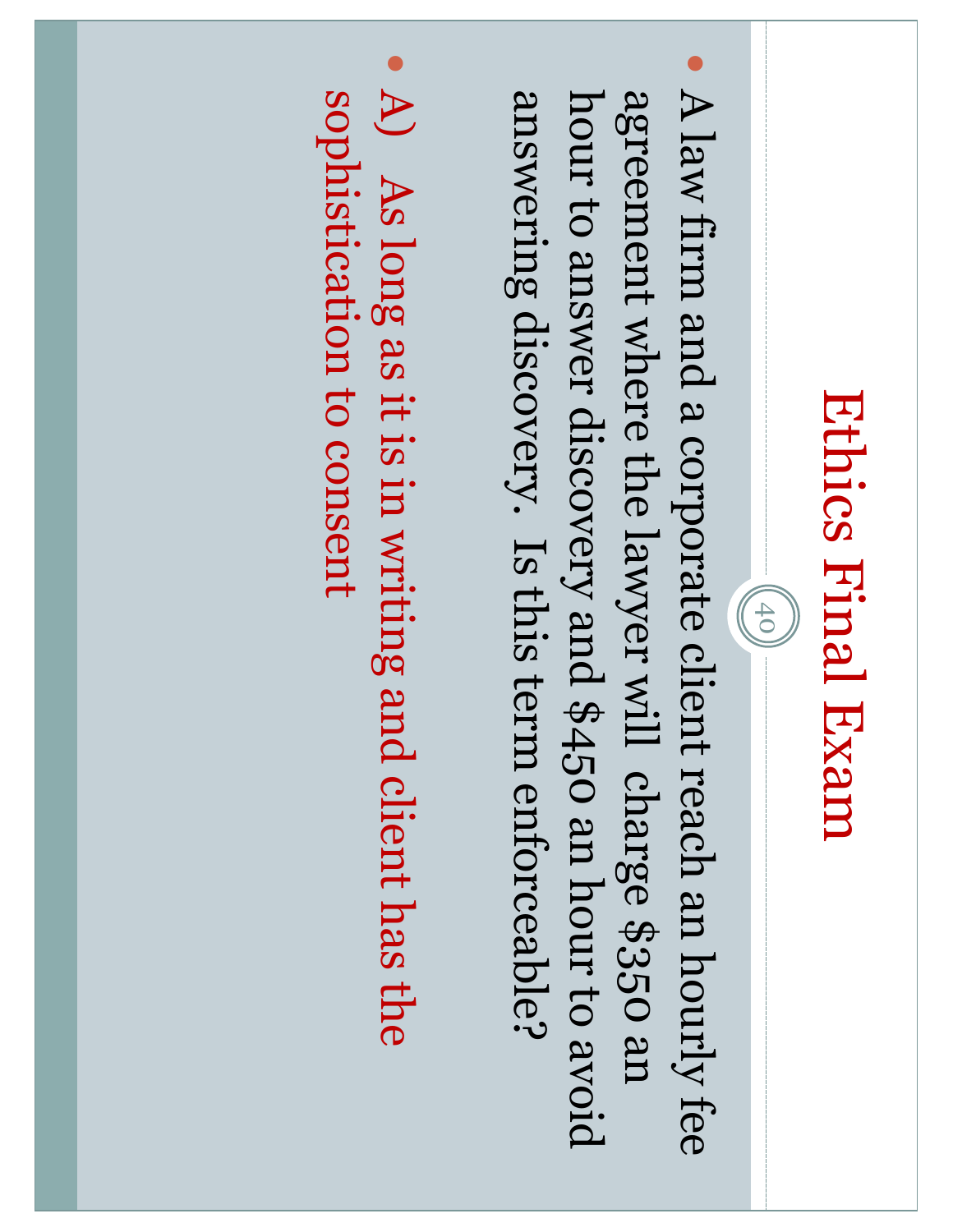$\frac{1}{2}$  (41)

- A law firm and a corporate client reach an hourly fee answering discovery. Is this term enforceable? agreement where the lawyer will charge \$350 an hour to answer discovery and \$450 an hour to avoid hour to answer discovery and \$450 an hour to avoid A law firm and a corporate client reach an hourly fee answering discovery. Is this term enforceable? agreement where the lawyer will charge \$350 an
- $\bullet$ sophistication to consent  $\bigoplus$ sophistication to consent As long as it is in writing and client has the
- $\bullet$ elongate the amount of time it takes to not-answerdiscovery and collect a higher fee discovery and collect a higher feeelongate the amount of time it takes to not-answer-B) It does not matter, because a lawyer can always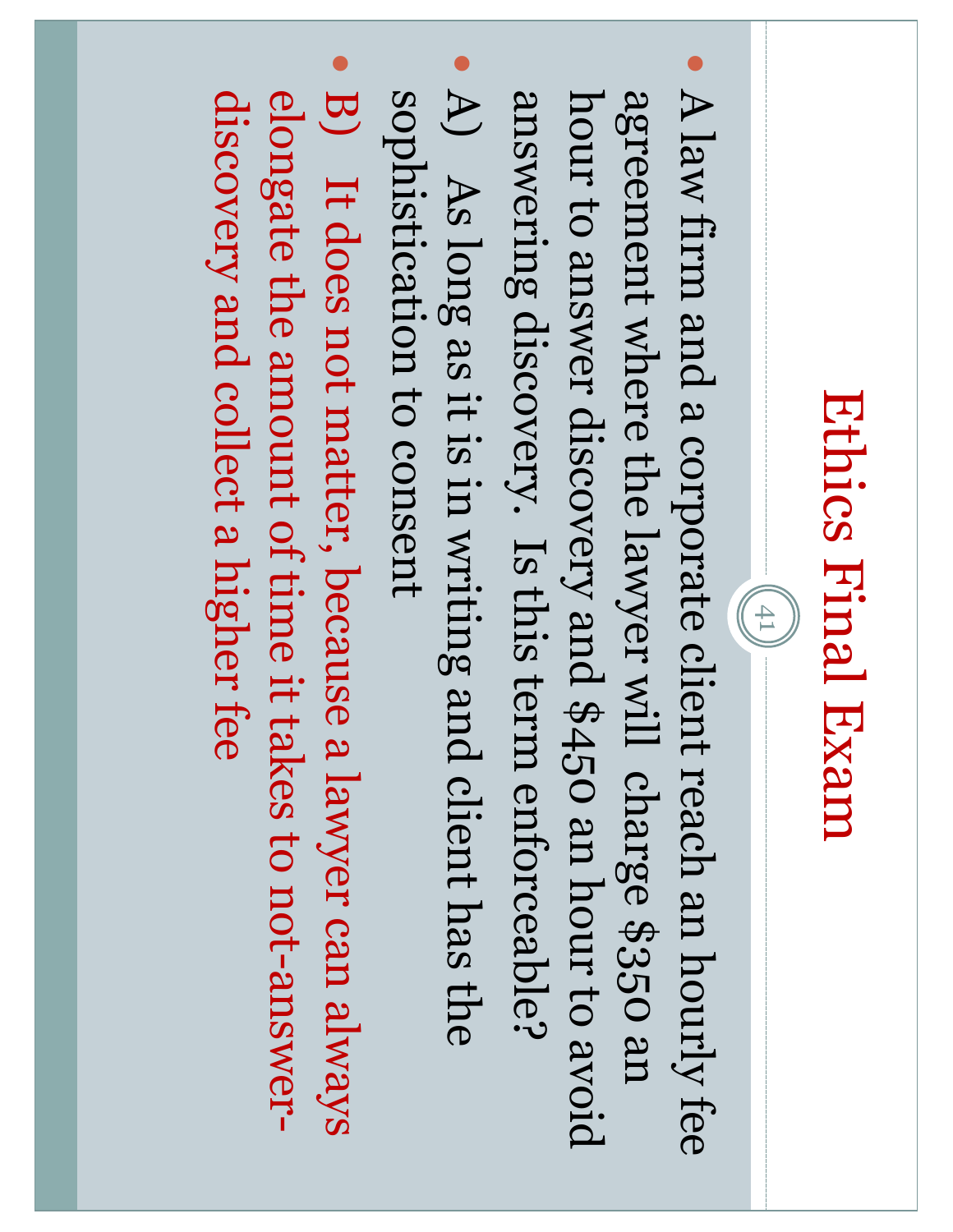$(45)$ 

- $\bullet$ answering discovery. Is this term enforceable? agreement where the lawyer will charge \$350 an hour to answer discovery and \$450 an hour to avoid hour to answer discovery and \$450 an hour to avoid A law firm and a corporate client reach an hourly fee answering discovery. Is this term enforceable? agreement where the lawyer will charge \$350 an
- $\bullet$ sophistication to consent  $\bigoplus$ sophistication to consent As long as it is in writing and client has the
- $\bullet$ elongate the amount of time it takes to not-answerdiscovery and collect a higher fee discovery and collect a higher fee elongate the amount of time it takes to not-answer-B) It does not matter, because a lawyer can always
- $\bullet$  $\bigcirc$ It is unethical and an affront to the justice system